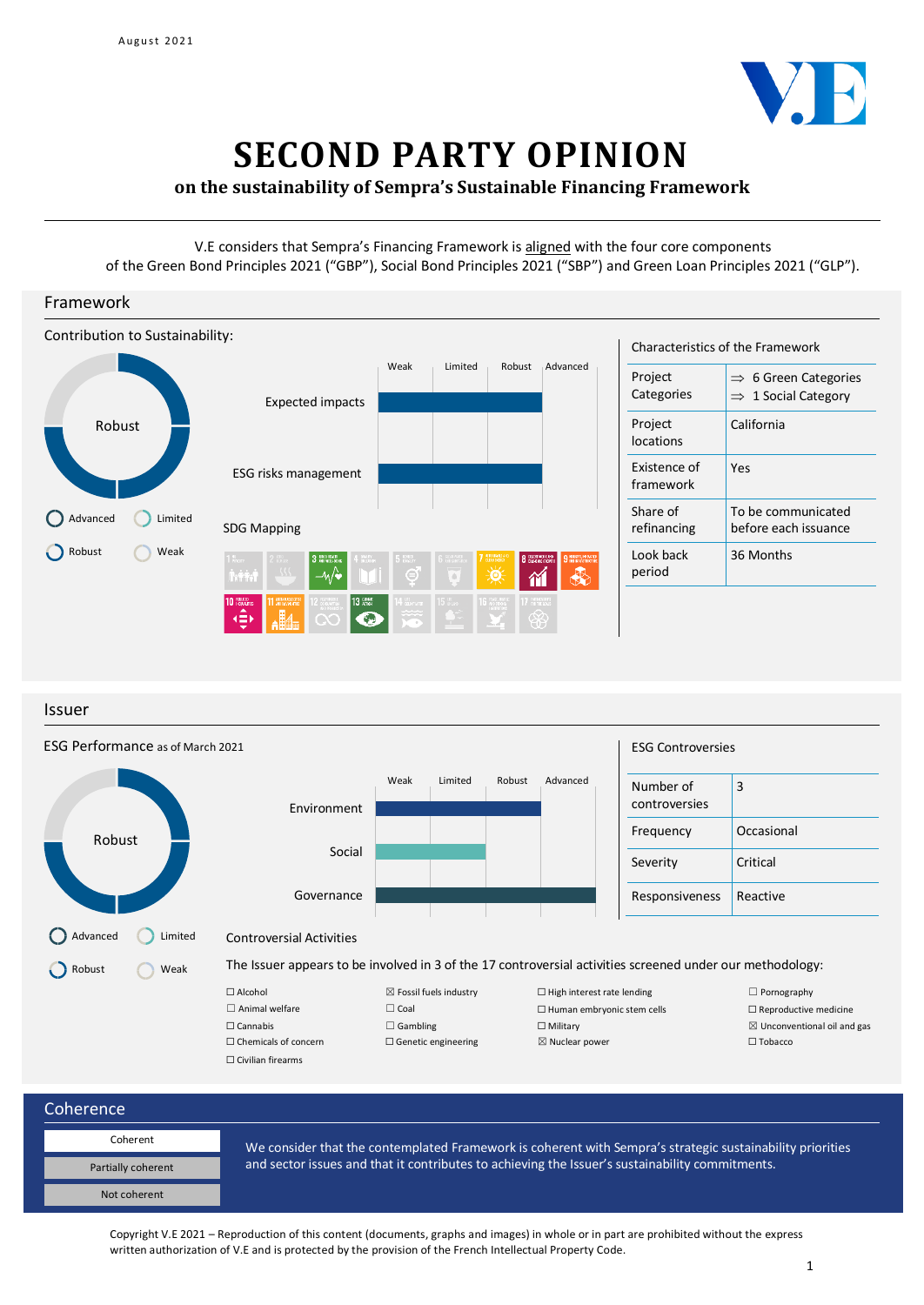

## Key findings

#### Contextualisation:

Sempra's Sustainable Financing Framework governs issuances of Sustainable Financing Instruments for Sempra, SDG&E and SoCalGas (any such issuer, an "Issuing Entity" or "Issuer").

V.E considers that Sempra's Framework is aligned with the four core components of the GBP, SBP and GLP.

#### Use of Proceeds - aligned with GBP, SBP and GLP

- The Eligible categories are clearly defined, the Issuer has communicated the nature of the expenditures, the eligibility criteria, the target population for the social category and location of Eligible Projects.
- The Environmental and Social Objectives are clearly defined for all the Eligible Categories and set in coherence with sustainability objectives defined in international standards.
- The Expected Environmental and Social Benefits are clear, these are considered relevant, measurable and will be quantified for all the eligible categories in the reporting.
- The Issuer has committed to transparently communicate the estimated share of refinancing for each Financing Instrument issuance in the respective bond document.
- The look-back period for refinanced eligible projects will be equal to 36 months from issuance date, in line with market practices.

#### Evaluation and Selection - aligned with GBP, SBP and GLP

- The process for Project Evaluation and Selection has been clearly defined and detailed by the Issuer, it is considered well-structured in all the evaluation and selection steps (including the proposal, selection, validation, and monitoring of eligible projects). The roles and responsibilities are clear and include relevant internal expertise. The process will be publicly available in this SPO.
- The Eligibility Criteria (selection and exclusion) have been clearly defined by the Issuer for all the Eligible Categories.
- The process applied to identify and manage potentially material E&S risks associated with the projects is publicly disclosed in this SPO. The process is considered robust: it combines monitoring, identification and corrective measures for all projects (see detailed analysis on pages 22-26).

#### Management of Proceeds - aligned with GBP, SBP and GLP

- The Process for the Management and Allocation of Proceeds is clearly defined and detailed and is publicly available in this SPO.
- The allocation period will be shorter than or equal to 36 months.
- Net proceeds of the Financing Instruments will be placed in the Issuer's general account and tracked by the Issuer in an appropriate manner and attested in a formal internal process.
- Information on the intended types of temporary placements of the unallocated net proceeds is publicly disclosed.
- The Issuer has committed that as long as the instruments are outstanding, the balance of the tracked net proceeds will be periodically adjusted to match allocations to eligible projects made during that period.
- The Issuer has provided information on the procedure that will be applied in case project divestment or postponement, and it has committed to reallocate divested proceeds to projects that are compliant with the framework within 24 months.

#### Reporting - aligned with GBP, SBP and GLP

- The Issuer has committed to report on the Use of Proceeds annually, until full allocation and on a timely basis in case of material developments. The report will be publicly available until on maturity. If the report is externally verified this verification will also be made publicly available.
- The reporting will cover relevant information related to the allocation of Financing Instrument proceeds and to the expected sustainable benefits of the projects. The Issuer has also committed to report on material developments related to the projects.
- The Issuer has not committed to disclose the methodology and assumptions used to report on environmental and social benefits of the Eligible categories.
- An external auditor will verify the tracking and allocation of funds to Eligible Projects until full allocation and in case of material changes.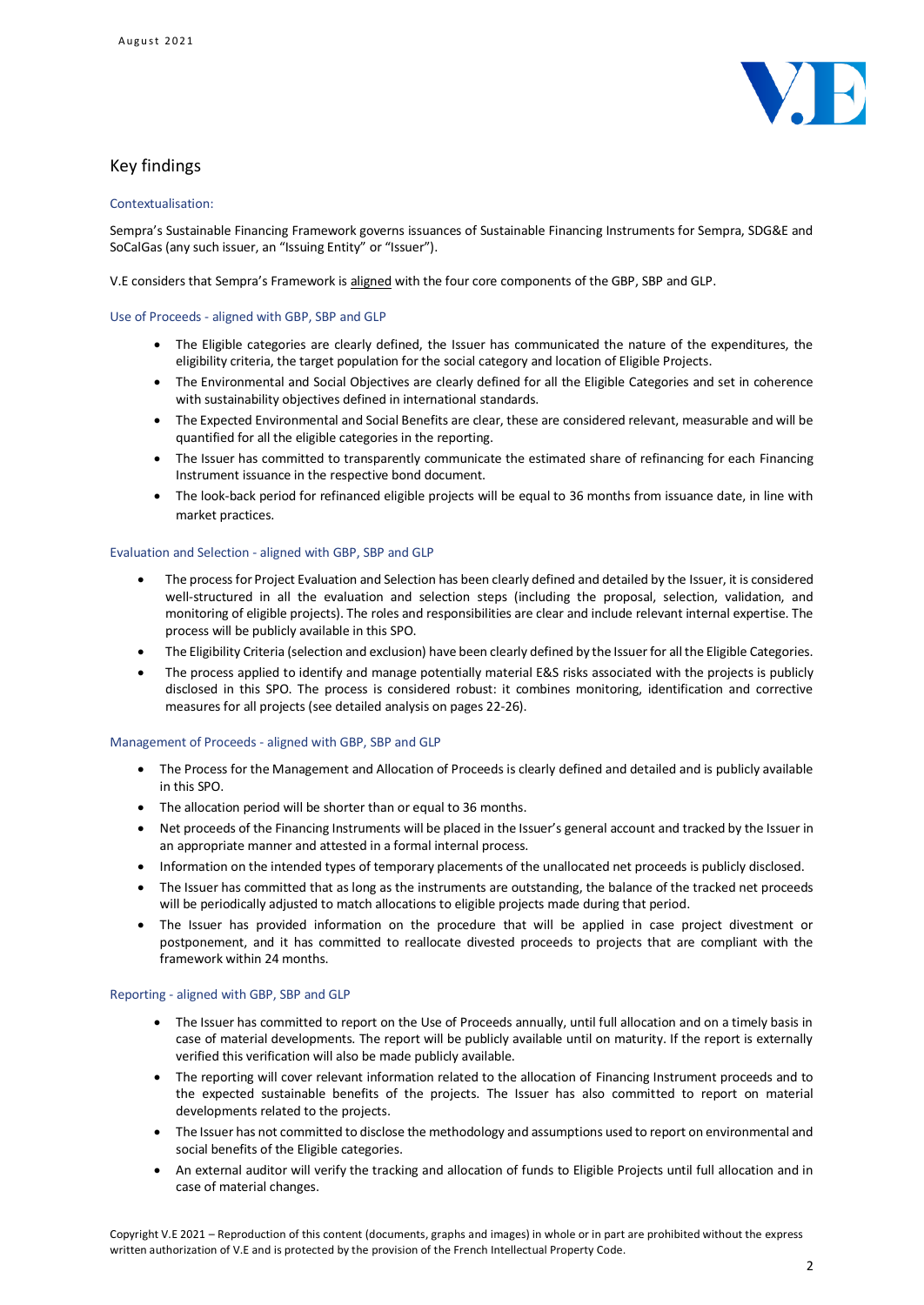

• Indicators used to report on environmental and social benefits of the eligible projects will be verified internally by the Issuer.

Contact

Sustainable Finance Team | [VEsustainablefinance@vigeo-eiris.com](mailto:VEsustainablefinance@vigeo-eiris.com)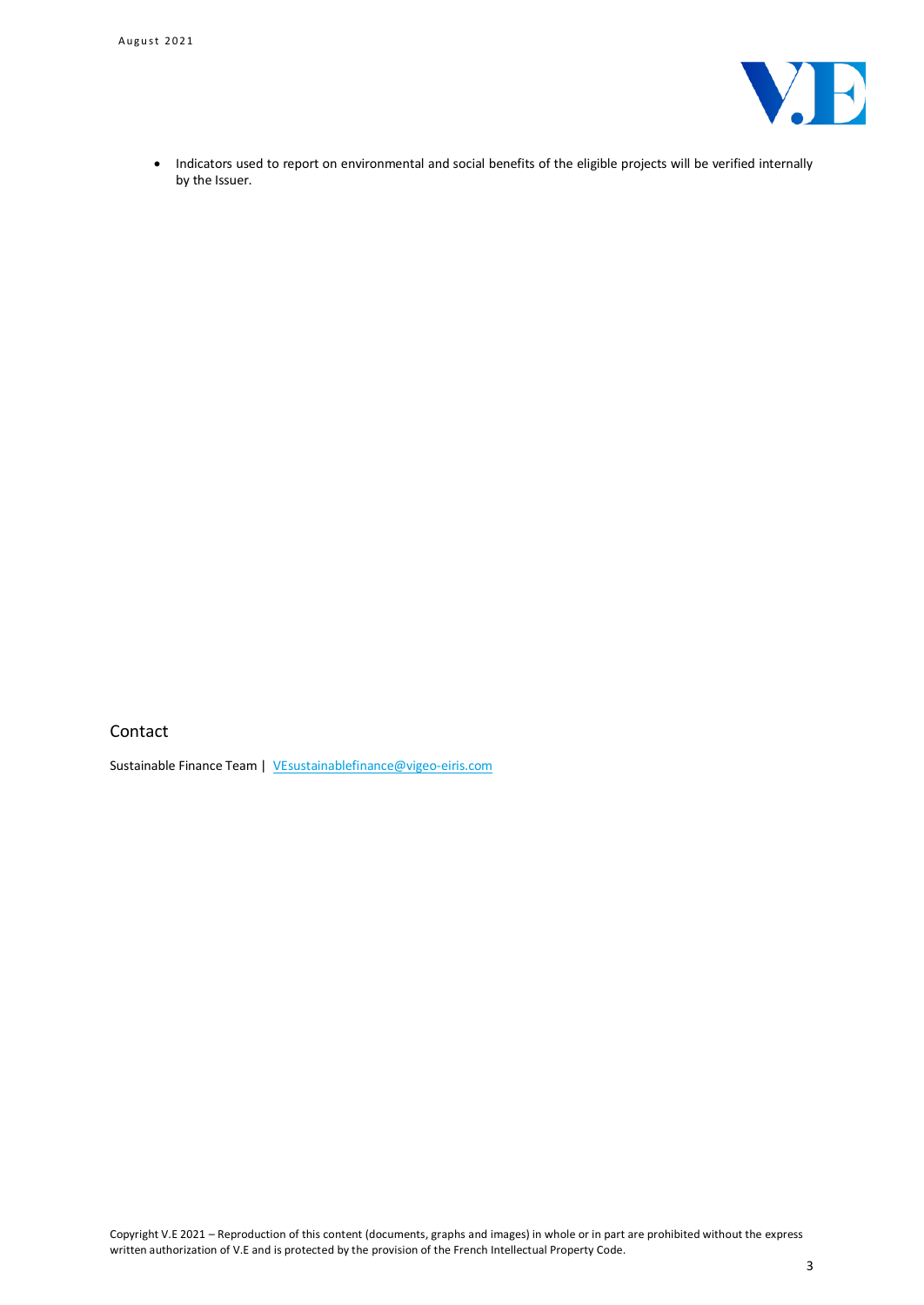

# **SCOPE**

V.E was commissioned to provide an independent opinion (thereafter "Second Party Opinion" or "SPO") on the sustainability credentials and management of the Sustainable Financing Instruments<sup>1</sup> ("Financing Instruments") to be issued by Sempra or by its subsidiaries San Diego Gas and Electric (SDG&E) and Southern California Gas company (SoCalGas) (any such issuer, an "Issuing Entity" or "Issuer") in compliance with the Sustainable Financing Framework (the "Framework") created to govern their issuance.

Our opinion is established according to V.E's Environmental, Social and Governance ("ESG") exclusive assessment methodology and to the latest version of the ICMA's Green Bond Principles ("GBP") - edited in June 2021 - Social Bond Principles ("SBP") - edited in June 2021 - and LMA/APLMA/LSTA's Green Loan Principles (GLP) - edited in February 2021 voluntary guidelines (referred together as the "GBP & SBP & GLP").

Our opinion is built on the review of the following components:

- Framework: we assessed the Framework, including the coherence between the Framework and the Issuer's environmental commitments, the Financing Instruments' potential contribution to sustainability and its alignment with the four core components of the GBP & SBP & GLP 2021.
- Issuer: we assessed the Issuer's ESG performance, its management of potential stakeholder-related ESG controversies and its involvement in controversial activities<sup>2</sup>.

Our sources of information are multichannel, combining data (i) gathered from public sources, press content providers and stakeholders, (ii) from V.E's exclusive ESG rating database, and (iii) information provided from the Issuer, through documents and interviews conducted with the Issuer's managers and stakeholders involved in the Financing Instruments issuance, held via a telecommunications system.

We carried out our due diligence assessment from June 23<sup>rd</sup> to August 5<sup>th</sup>, 2021. We consider that we were provided with access to all the appropriate documents and interviewees we solicited. To this purpose we used our reasonable efforts to verify such data accuracy.

## Type of External Reviews supporting this Framework

| ⊠ | Pre-issuance Second Party Opinion            | Independent verification of impact reporting |
|---|----------------------------------------------|----------------------------------------------|
| ⊠ | Independent verification of funds allocation | Climate Bond Initiative Certification        |

<sup>&</sup>lt;sup>1</sup> The "Sustainable Financing Instruments" is to be considered as the Financing Instruments to be potentially issued, subject to the discretion of the Issuer. The name "Sustainable Financing Instruments" has been decided by the Issuer: it does not imply any opinion from V.E.

<sup>&</sup>lt;sup>2</sup> The 17 controversial activities screened by V.E are: Alcohol, Animal welfare, Cannabis, Chemicals of concern, Civilian firearms, Coal, Fossil Fuels industry,

Unconventional oil and gas, Gambling, Genetic engineering, Human embryonic stem cells, High interest rate lending, Military, Nuclear Power, Pornography, Reproductive Medicine and Tobacco.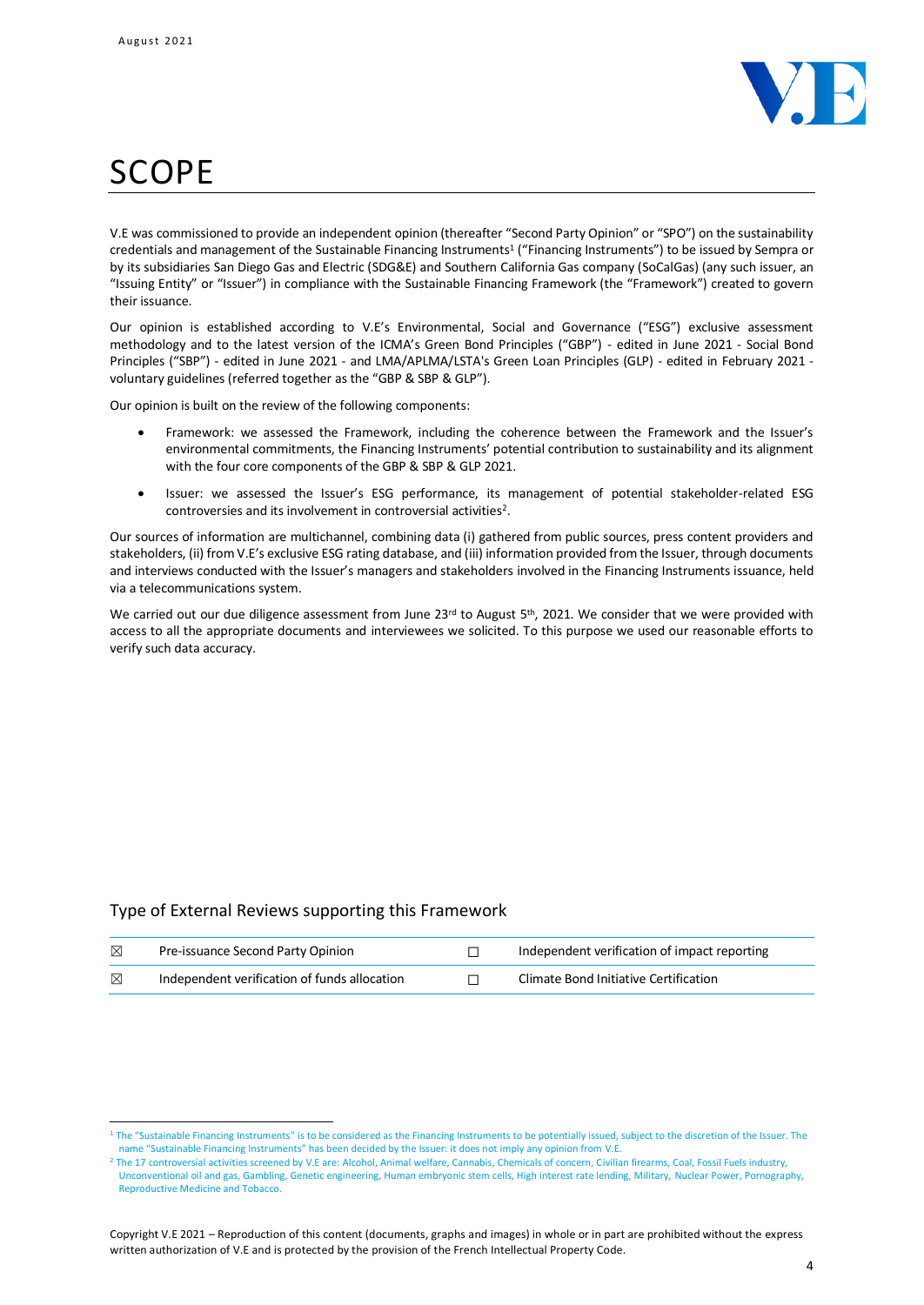

# **COHERENCE**

| Coherent           |  |
|--------------------|--|
| Partially coherent |  |
| Not coherent       |  |

We consider that the contemplated Framework is coherent with Sempra's strategic sustainability priorities and sector issues and that it contributes to achieving the Issuer's sustainability commitments.

Increasing the share of renewable energy globally is a key action needed to mitigate climate change. Electricity generation from renewables is expected to expand almost 50% between 2020 and 2025, to almost 9,745 TWh – equivalent to the combined demand of China and the European Union. By 2025, the share of renewables in total electricity generation is expected to be 33%, surpassing coal-fired generation<sup>3</sup>. As of 2019, about a dozen U.S. states had renewables portfolio standards of 50 percent or more. This includes 100 percent renewable goals in Hawaii and Maine, as well as the District of Columbia and the territory of Puerto Rico. A few more states have 100 percent "clean energy" goals, which include renewables and other carbon-free energy sources<sup>4</sup>. In California, legislation required 33% of retail sales to be sourced from renewable sources by 2020, a target that is set to increase to 60% by 2030 and reach 100% from carbon-free sources by 2045<sup>5</sup> . Regarding access to energy, the Sustainable Development Goals (SDGs) proposed by the Open Working Group of the General Assembly of the United Nations recognize the importance of the natural environment and its resources to human well-being. Goal n°7 - to "ensure access to affordable, reliable, sustainable and modern energy for all"- is a challenge confronting every country globally. The UN Advisory Group on Energy and Climate Change has called for adoption of the goal of universal access to modern energy services by 2030. The UN is encouraging governments and other actors to increase awareness of the importance of addressing energy issues and to promote action at local, national, regional and international levels.

In 2021, Sempra has set a target to reach net-zero GHG emissions across all three scopes by 2050, with an interim target of 50% in their California utility and Mexico (non-LNG) scopes 1 and 2 operations by 2030 compared to a 2019 baseline. Additional targets include:

- Deliver 100% renewable or zero-carbon energy to SDG&E's electric utility customers by 2045;
- Deliver 20% renewable natural gas by 2030 at (SoCalGas);
- Reduce fugitive emissions from natural gas transmission and distribution systems at least 40% from a 2015 baseline by 2030 including operations from SDG&E, SoCalGas and IEnova;
- Eliminate 100% of natural gas vented during planned transmission pipeline work at SoCalGas and SDG&E by 2030, excluding emergency repairs;
- Fulfil 100% of renewable energy requests for interconnections at Oncor Electric Delivery Company LLC (Oncor).

These targets are aligned with, and demonstrate a broader support of the climate related goals set by the state of California, which include:

- By 2030: to reach GHG emissions 40% below 1990 levels and 60% renewable electricity in the state's energy matrix.
- By 2045: to have renewable energy resources and zero-carbon sources supply 100% of retail sales of electricity and reach Net Carbon Neutral across all sectors of the economy
- By 2050: to reach a GHG emissions 80% below 1990 levels.

Besides its decarbonization targets, Sempra has also implemented other measures throughout their operations to address some of their key environmental challenges, for instance by improving energy efficiency at their facilities – currently 14 SDG&E facilities are LEED (Leadership in Energy and Environmental Design) certified – reducing waste and promoting the transition to a circular economy and conducting several water conservation initiatives.

Also, Sempra has made efforts to manage wildfire risk in order to protect their surrounding communities and biodiversity. Such efforts include actions such as increasing undergrounding of overhead lines and creating fire hardened interfaces between urban areas, wildlands and coastal canyons, among others.

Finally, the Issuer has defined certain "Community Giving Priorities"<sup>6</sup> including diversity and inclusion initiatives such as diversity trainings and awareness raising, and Economic Prosperity, by promoting skills training for their workforce and

<sup>3</sup> https://www.iea.org/reports/renewables-2020/renewable-electricity-2#abstract

<sup>4</sup> <https://www2.deloitte.com/us/en/insights/industry/power-and-utilities/organizational-energy-use-100-percent-renewables.html>

<sup>5</sup> https://pv-magazine-usa.com/2019/02/25/golden-state-is-officially-a-third-renewable-growth-not-stopping-though/

<sup>6</sup> <https://www.sempra.com/corporategiving>

Copyright V.E 2021 – Reproduction of this content (documents, graphs and images) in whole or in part are prohibited without the express written authorization of V.E and is protected by the provision of the French Intellectual Property Code.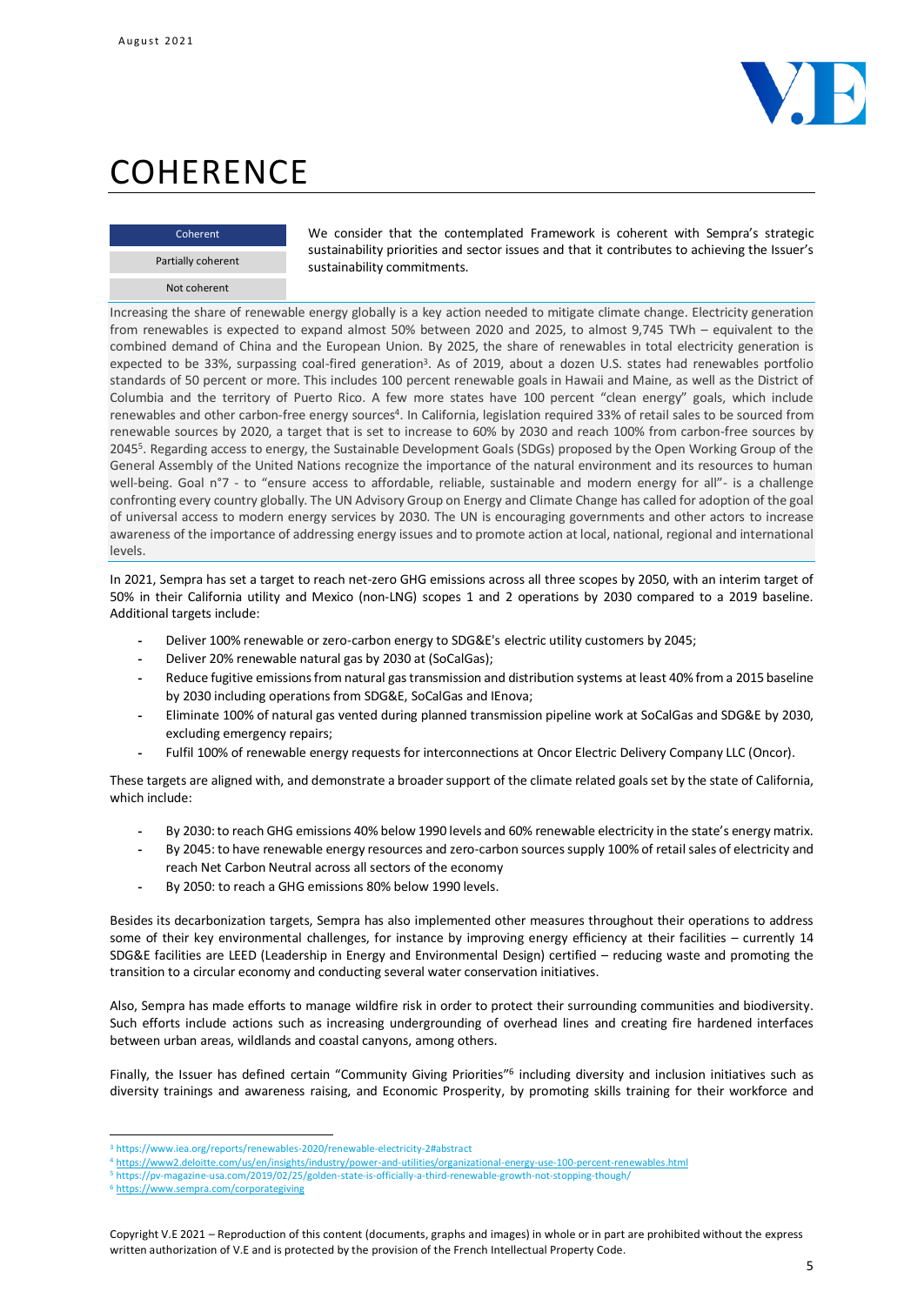

supporting the growth of diverse businesses in underinvested communities. Sempra has allocated social impact assessments and grievance mechanisms to address social and economic development.

By creating a Framework to finance or refinance new or existing eligible green or social activities and assets related to Climate Change Adaptation, Pollution Prevention and Control, Clean Energy Solutions, Clean Transportation, Green Buildings, Energy Efficiency, and Socio-Economic Advancement and Empowerment, the Issuer coherently aligns with its sustainability strategy and commitments and addresses important sustainability issues of the sector.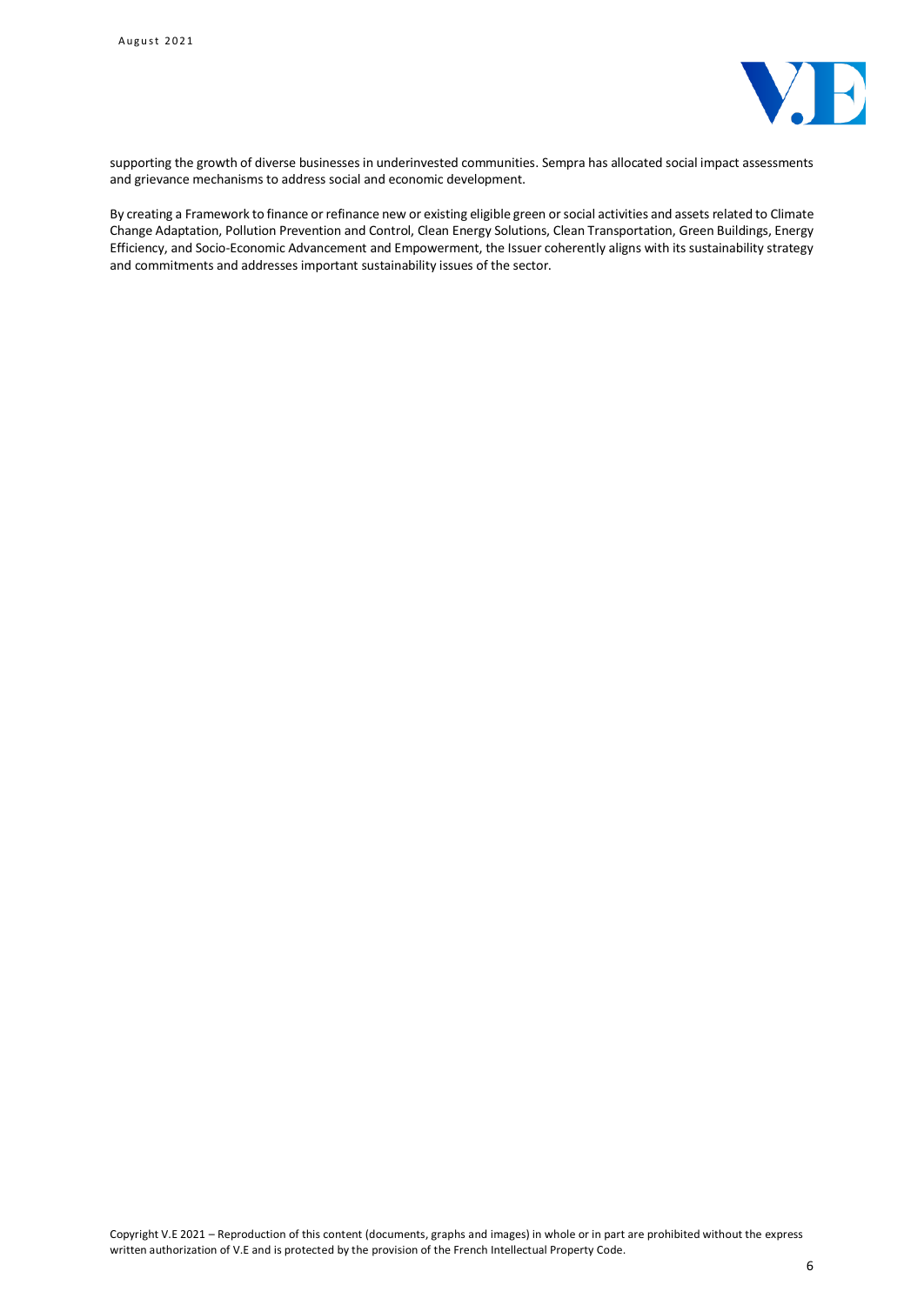

# FRAMEWORK

The Issuer has described the main characteristics of the Financing Instruments within a formalised Sustainable Financing Framework which covers the four core components of the GBP & SBP & GLP 2021 (the last updated version was provided to V.E on August the 5<sup>th</sup>, 2021). The Issuer has committed to make this document publicly accessible on Sempra's website, in line with good market practices.

## Alignment with the Green Bond Principles

### Use of Proceeds

| Not Aligned | <b>Partially Aligned</b> | Aligned | <b>Best Practices</b> |
|-------------|--------------------------|---------|-----------------------|
|-------------|--------------------------|---------|-----------------------|

The net proceeds of the Financing Instruments will exclusively finance or refinance, in part or in full, projects falling under six Green Project Categories and one Social Category ("Eligible Categories"), as indicated in Table 1.

- The Eligible categories are clearly defined, the Issuer has communicated the nature of the expenditures, the eligibility criteria, the target population for the social category and location of Eligible Projects.
- The Environmental and Social Objectives are clearly defined for all the Eligible Categories and set in coherence with sustainability objectives defined in international standards.
- The Expected Environmental and Social Benefits are clear, these are considered relevant, measurable and will be quantified for all the eligible categories in the reporting.
- The Issuer has committed to transparently communicate the estimated share of refinancing for each Financing Instrument issuance in the respective bond document.
- The look-back period for refinanced eligible projects will be equal to 36 months from issuance date, in line with market practices.

#### BEST PRACTICES

- $\Rightarrow$  The Issuer has committed to transparently communicate the estimated share of refinancing for each Financing Instrument issuance in the respective bond document.
- $\Rightarrow$  Relevant environmental and social benefits are identified and measurable for all project categories.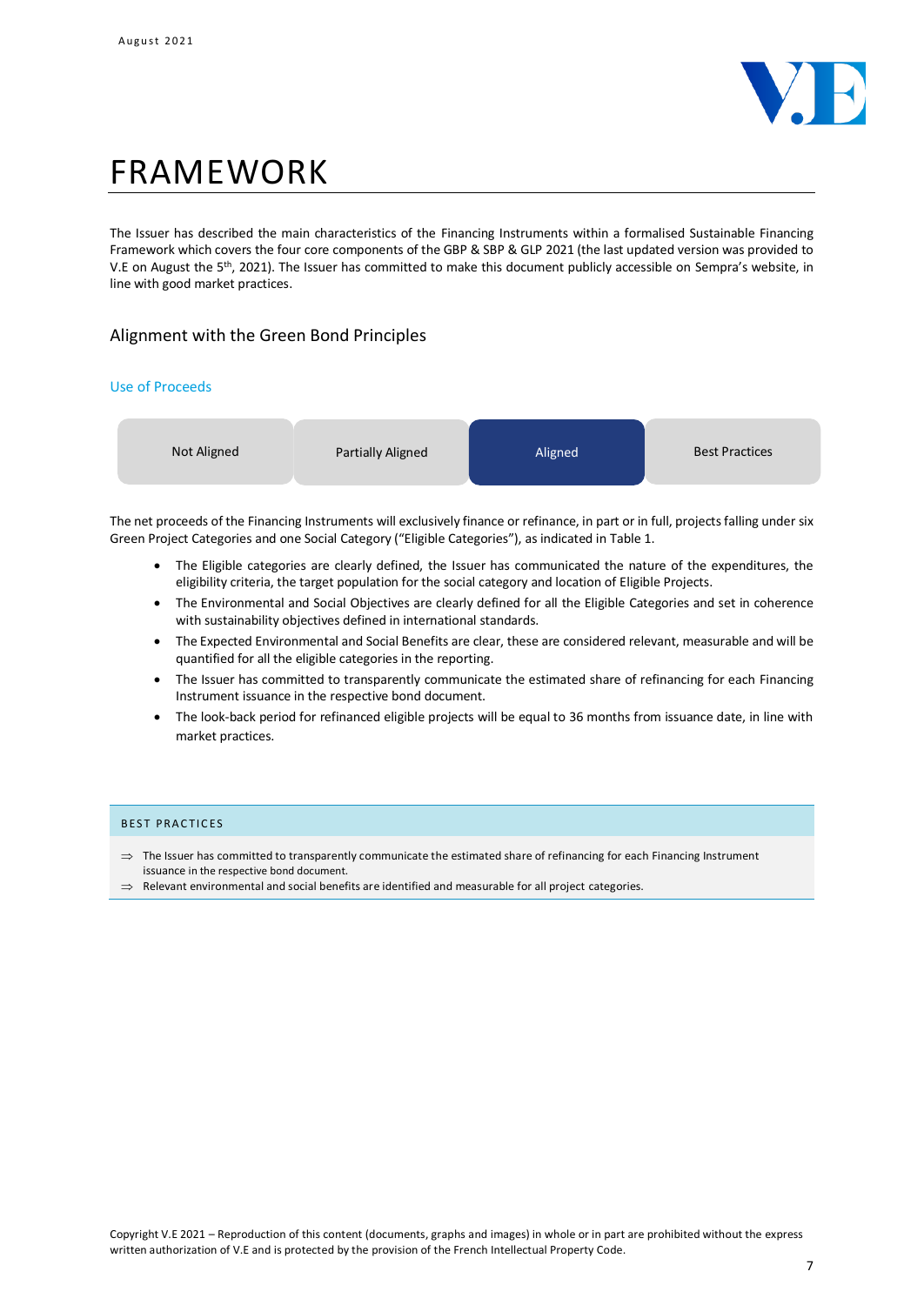

Table 1. V.E's analysis of Eligible Categories, Sustainability Objectives and Expected Benefits as presented in the Issuer's Framework

Nature of expenditures: CAPEX, R&D and OPEX.

- Location of Eligible Projects/Assets: California

| <b>ELIGIBLE CATEGORIES</b>              | <b>DESCRIPTION</b>                                                                                                                                                                                                                                                                                                                                                                                                                                                                                                                                                                                                                                                                                                                                                                                                                                                           | <b>SUSTAINABILITY</b><br><b>OBJECTIVES AND</b><br><b>BENEFITS</b>  | V.E'S ANALYSIS                                                                                                                                                                                                                                                                                                                                                                                                                                                       |
|-----------------------------------------|------------------------------------------------------------------------------------------------------------------------------------------------------------------------------------------------------------------------------------------------------------------------------------------------------------------------------------------------------------------------------------------------------------------------------------------------------------------------------------------------------------------------------------------------------------------------------------------------------------------------------------------------------------------------------------------------------------------------------------------------------------------------------------------------------------------------------------------------------------------------------|--------------------------------------------------------------------|----------------------------------------------------------------------------------------------------------------------------------------------------------------------------------------------------------------------------------------------------------------------------------------------------------------------------------------------------------------------------------------------------------------------------------------------------------------------|
| Climate change adaptation               | Investments and expenditures in infrastructure and grid hardening intended to<br>reduce climate change risks such as wildfires, sea-level rise and elevated<br>temperatures including:<br>Infrastructure for hardening and resilience, primarily for wildfire<br>$\bullet$<br>mitigation<br>Aerial inspections and monitoring (artificial intelligence, machine<br>$\bullet$<br>learning, sensing, drones, satellite imaging)<br>Microgrids for improved local resilience and reliable energy<br>$\bullet$<br>delivery, and more efficient use of lower-carbon sources of energy,<br>including energy storage                                                                                                                                                                                                                                                                | Climate change adaptation<br>Increase infrastructure<br>resilience | The Eligible Category is clear. The Issuer has<br>communicated the nature of the expenditure, the<br>eligibility criteria and location of the projects at<br>state level.<br>The Environmental Objective is clearly defined. It<br>is relevant for all the eligible projects.<br>The expected Environmental Benefit is clear and<br>precise, this is considered relevant and<br>measurable and will be quantified for the eligible<br>projects in the reporting.     |
| <b>Pollution Prevention and Control</b> | Investments and expenditures related to decarbonizing the gas network and<br>construction, development, renovation, and maintenance of infrastructure<br>designed to mitigate and eliminate emissions and/or produce cleaner energy,<br>including:<br>Retrofit and replacement of pipelines to facilitate the reduction of<br>$\bullet$<br>methane leakage or integration of hydrogen and other low-carbon<br>gases<br>Compressor station modernization<br>$\bullet$<br>Advanced fugitive and vented emissions elimination technologies<br>$\bullet$<br>Sulfur Hexafluoride (SF6) switch replacement<br>$\bullet$<br>The Issuer reports that all projects are consistent with leak abatement and<br>retrofits to support system hydrogen readiness (fuel cells, hydrogen compatible<br>compressors) and increase volumes and use of low to negative carbon intense<br>fuels. | Climate change mitigation<br>Reduction of GHG<br>emissions         | The Eligible Category is clear. The Issuer has<br>communicated the nature of the expenditure, the<br>eligibility criteria and location of the projects at<br>state level.<br>The Environmental Objectives are clearly defined.<br>It is relevant for all the eligible projects.<br>The expected Environmental Benefits are clear and<br>precise, this is considered relevant and<br>measurable and will be quantified for the eligible<br>projects in the reporting. |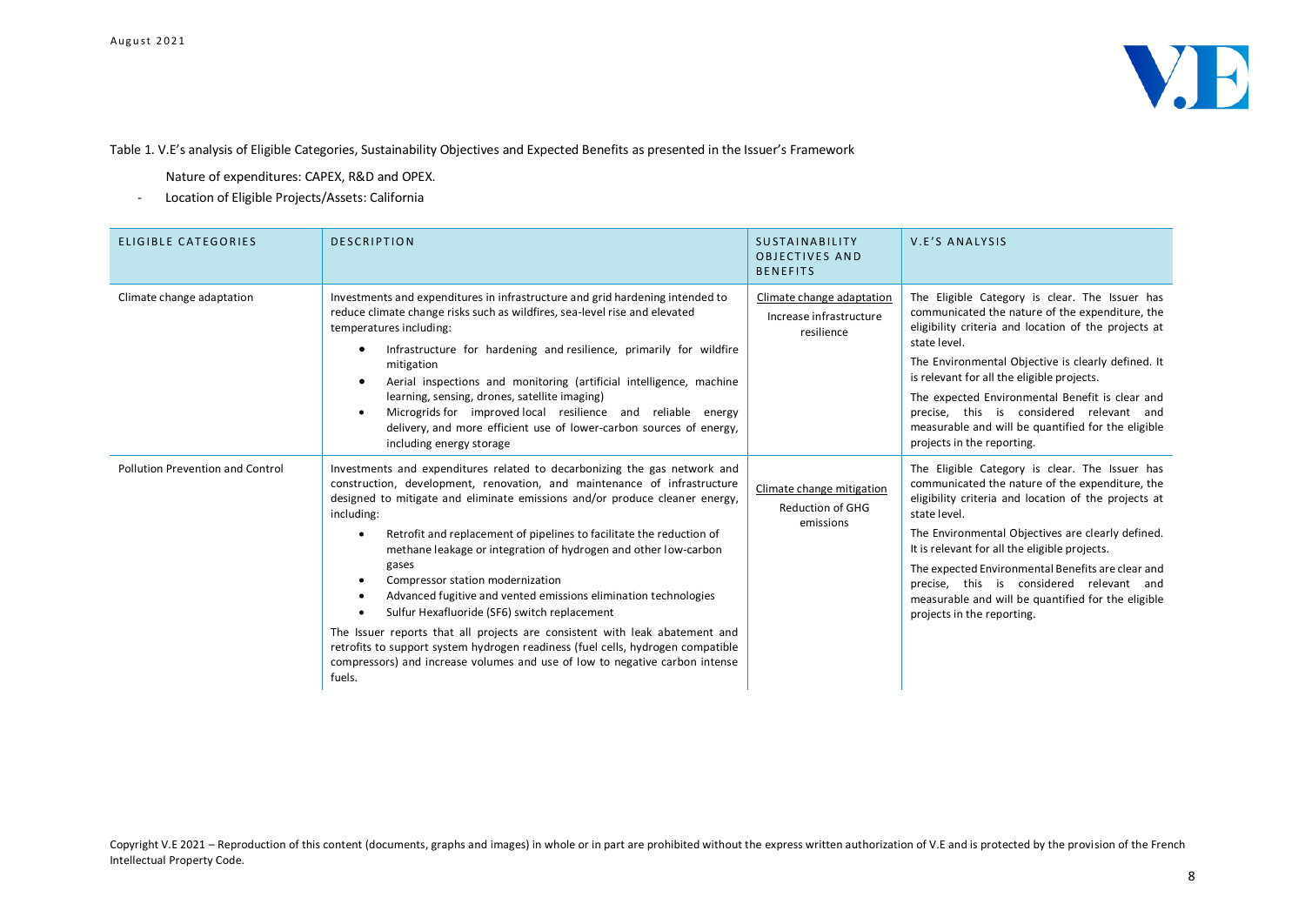

| ELIGIBLE CATEGORIES    | <b>DESCRIPTION</b>                                                                                                                                                                                                                                                                                                                                                                                                                                                                                                                                            | <b>SUSTAINABILITY</b><br><b>OBJECTIVES AND</b><br><b>BENEFITS</b> | V.E'S ANALYSIS                                                                                                                                                                  |
|------------------------|---------------------------------------------------------------------------------------------------------------------------------------------------------------------------------------------------------------------------------------------------------------------------------------------------------------------------------------------------------------------------------------------------------------------------------------------------------------------------------------------------------------------------------------------------------------|-------------------------------------------------------------------|---------------------------------------------------------------------------------------------------------------------------------------------------------------------------------|
| Clean energy solutions | Investments and expenditures in the construction, development, acquisition,<br>expansion, research and development, generation and operation of clean energy<br>infrastructure, including:                                                                                                                                                                                                                                                                                                                                                                    | Climate change mitigation<br>Reduction of GHG<br>emissions        | The Eligible Category is clear. The Issuer has<br>communicated the nature of the expenditure, the<br>eligibility criteria and location of the projects at<br>state level.       |
|                        | Green hydrogen projects targeting multiple use cases<br>$\bullet$<br>Renewable natural gas projects from biomass waste (not impacting<br>$\bullet$<br>food supply), which can create negative emission pathway                                                                                                                                                                                                                                                                                                                                                |                                                                   | An area for improvement consists in setting a<br>emission<br>threshold<br>for<br>maximum<br>biomass/hydrogen powered systems.                                                   |
|                        | opportunities<br>Virtual power plants<br>$\bullet$                                                                                                                                                                                                                                                                                                                                                                                                                                                                                                            |                                                                   | The Environmental Objective is clearly defined. It<br>is relevant for all the eligible projects.                                                                                |
|                        | Energy storage (battery storage - all chemistries, long duration<br>$\bullet$<br>storage - green hydrogen, mechanical - flywheels)<br>Power-to-gas technologies (renewable solar/wind and electrolysis<br>$\bullet$<br>systems)<br>Clean fuelled combined, heat and power systems7<br>$\bullet$                                                                                                                                                                                                                                                               |                                                                   | The expected Environmental Benefit is clear and<br>precise, this is considered relevant and<br>measurable and will be quantified for the eligible<br>projects in the reporting. |
|                        | The Issuer reports biomass waste projects involve anaerobic digestion of biomass<br>waste from organic material in landfills (e.g., food & green wastes), wastewater<br>or dairy cow manure. However, in the future, more gasification type technologies<br>of the woody wastes <sup>8</sup> might be included.                                                                                                                                                                                                                                               |                                                                   |                                                                                                                                                                                 |
|                        | The Issuer also anticipates more distributed smaller scale gasifiers where the<br>biogas generated will be upgraded to meet pipeline quality standards and injected<br>into the gas grid at various points such as district regulator stations or via pipeline<br>interconnections. There are no contemplated interconnections or direct injection<br>of renewable natural gas from gasification production facilities for this round of<br>issuance.                                                                                                         |                                                                   |                                                                                                                                                                                 |
|                        | Projects contemplated under this Framework involve Power-to-Gas type projects<br>where hydrogen is created on site from renewable sources such as electricity from<br>solar, wind or renewable natural gas driven fuel cell or purchased electricity from<br>the grid from Green-e certified Green Tariff programs that would meet carbon<br>intensity thresholds (e.g. $\langle 100 \text{ g } CO_2 \text{e/kwh} \rangle$ . Hydrogen produced from natural gas<br>steam-reforming and other gases produced from other non-renewable sources<br>are excluded. |                                                                   |                                                                                                                                                                                 |
|                        | In addition, the Issuer confirms that any anaerobic digestion projects that<br>physically interconnect with the Utilities' system have a monitoring and<br>contingency plan to minimize methane leakage as required by State laws.                                                                                                                                                                                                                                                                                                                            |                                                                   |                                                                                                                                                                                 |

<sup>&</sup>lt;sup>7</sup> Projects involve modernization of system or equipment to be hydrogen compatible or driven by renewable natural gas or hydrogen-based fuel cell electric generators, combined heat and power systems and compressor systems <sup>8</sup> <https://www.gti.energy/wp-content/uploads/2019/02/Low-Carbon-Renewable-Natural-Gas-RNG-from-Wood-Wastes-Final-Report-Feb2019.pdf>

Copyright V.E 2021 – Reproduction of this content (documents, graphs and images) in whole or in part are prohibited without the express written authorization of V.E and is protected by the provision of the French Intellectual Property Code.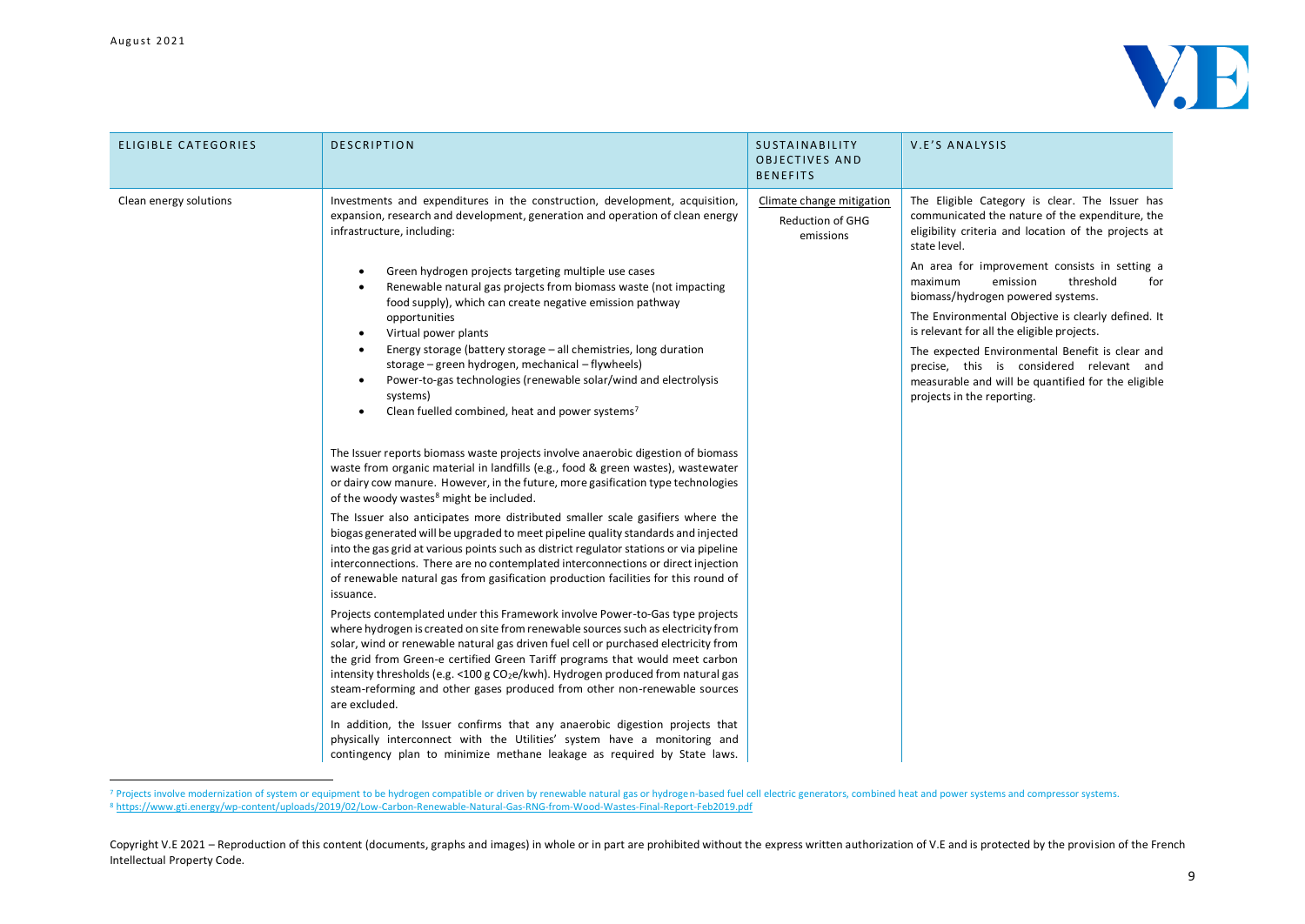

| <b>ELIGIBLE CATEGORIES</b>  | <b>DESCRIPTION</b>                                                                                                                                                                                                                                                                                                                                                                                                                                                                                                                                                                                                                                                                                                                                                                                                                                                                                                                                                                                                                                                                                                                                                                                                                                                                                                                                                                        | <b>SUSTAINABILITY</b><br><b>OBJECTIVES AND</b><br><b>BENEFITS</b> | V.E'S ANALYSIS                                                                                                                                                                                                                                                                                                                                                                                                                                                                                                                                                                                   |
|-----------------------------|-------------------------------------------------------------------------------------------------------------------------------------------------------------------------------------------------------------------------------------------------------------------------------------------------------------------------------------------------------------------------------------------------------------------------------------------------------------------------------------------------------------------------------------------------------------------------------------------------------------------------------------------------------------------------------------------------------------------------------------------------------------------------------------------------------------------------------------------------------------------------------------------------------------------------------------------------------------------------------------------------------------------------------------------------------------------------------------------------------------------------------------------------------------------------------------------------------------------------------------------------------------------------------------------------------------------------------------------------------------------------------------------|-------------------------------------------------------------------|--------------------------------------------------------------------------------------------------------------------------------------------------------------------------------------------------------------------------------------------------------------------------------------------------------------------------------------------------------------------------------------------------------------------------------------------------------------------------------------------------------------------------------------------------------------------------------------------------|
|                             | Currently, there are no anaerobic digestion interconnections included in the<br>eligible projects.<br>Fossil-fuel plants are excluded from this category.                                                                                                                                                                                                                                                                                                                                                                                                                                                                                                                                                                                                                                                                                                                                                                                                                                                                                                                                                                                                                                                                                                                                                                                                                                 |                                                                   |                                                                                                                                                                                                                                                                                                                                                                                                                                                                                                                                                                                                  |
| <b>Clean Transportation</b> | Investments and expenditures in clean transportation charging infrastructure,<br>including:<br>Development and installation of infrastructure to extract, produce and<br>$\bullet$<br>dispense renewable gases such as hydrogen $9$ for use in the<br>transportation sector (transportation, marine, rail, heavy-duty trucks<br>$etc.$ ).<br>Installation of EV chargers and make-ready infrastructure<br>$\bullet$<br>Vehicle to Grid technology and infrastructure<br>$\bullet$<br>The Issuer confirms that for biogas, they would only use feedstocks that are<br>aligned with US Federal or State standard and/or UN SDGs and would not cause<br>deforestation, negatively impact food production, etc.<br>The Issuer also reports they adhere to the baselines, targets and standards<br>outlined by US Federal and State Climate policies and regulations. The biogas<br>projects contemplated for this issuance would involve creation of "renewable<br>natural gas" or hydrogen from biomass wastes and renewable electricity sources<br>purchased from the California grid via a Green Tariff program or directly created<br>from either solar, wind, geothermal or renewable natural gas sources which will<br>meet California certification requirements. <sup>10</sup> Hydrogen and biogas will meet the<br>Low Carbon Fuel Standard from the California Air Resources Board. | Climate change mitigation<br>Avoidance of new GHG<br>emissions    | The Eligible Category is clear. The Issuer has<br>communicated the nature of the expenditure, the<br>eligibility criteria and location of the projects at<br>state level.<br>An area for improvement consists in setting a<br>maximum emission threshold for biomass/biofuels<br>and hydrogen production.<br>The Environmental Objective is clearly defined. It<br>is relevant for all the eligible projects.<br>The expected Environmental Benefit is clear and<br>precise, this is considered relevant and<br>measurable and will be quantified for the eligible<br>projects in the reporting. |

<sup>&</sup>lt;sup>9</sup> Equipment to create hydrogen through use of solar or wind systems such as traditional Photovoltaic combined with electrolysis or direct solar conversion of water through photoelectrochemical cells, Fuel Cell for Transp Electricity Driven Compressors/Use, Hydrogen Storage and Equipment to make renewable natural gas from direct air capture of CO2 and renewables generated hydrogen. <sup>10</sup> <https://www.green-e.org/programs/energy>

Copyright V.E 2021 – Reproduction of this content (documents, graphs and images) in whole or in part are prohibited without the express written authorization of V.E and is protected by the provision of the French Intellectual Property Code.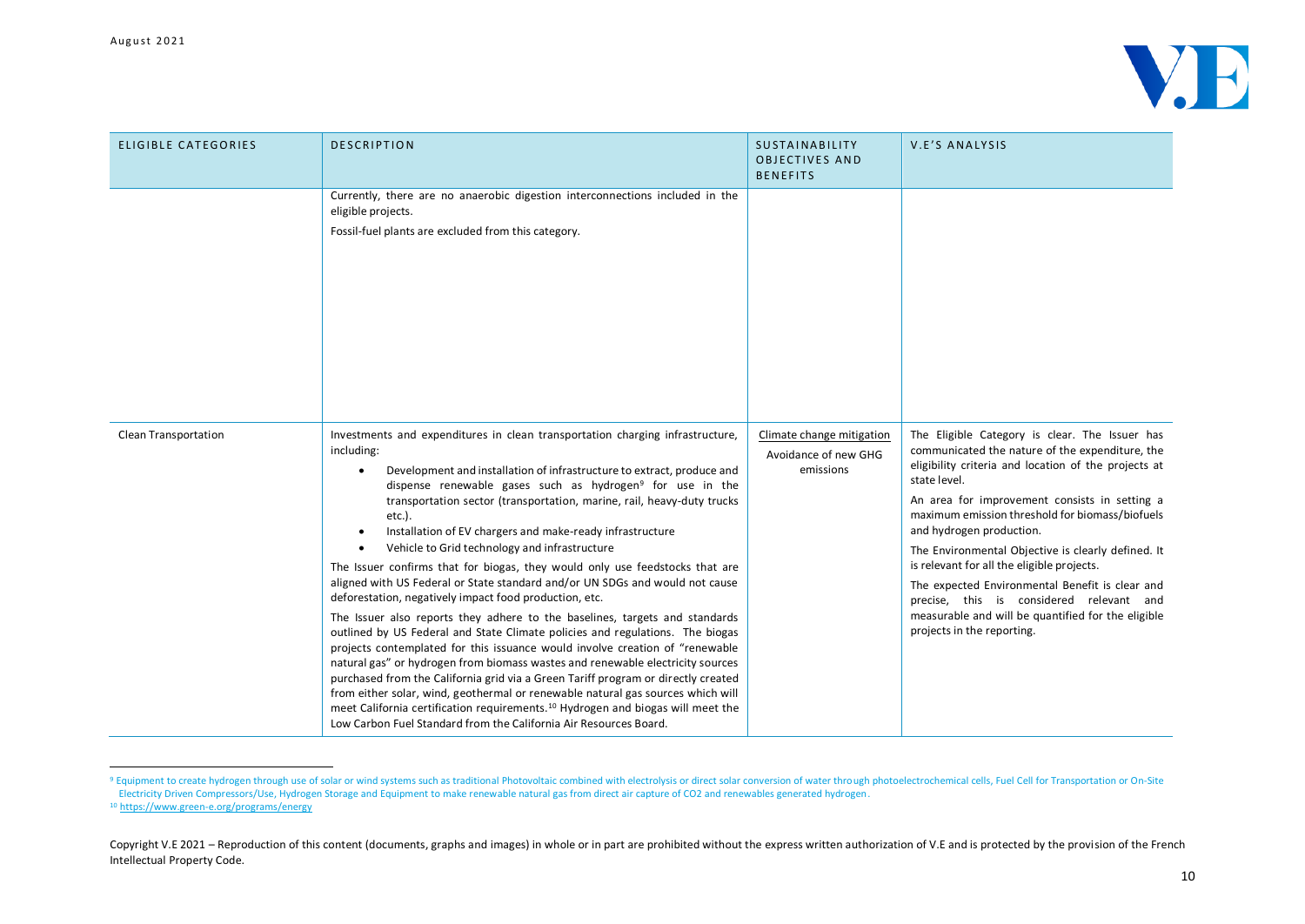

| <b>ELIGIBLE CATEGORIES</b> | <b>DESCRIPTION</b>                                                                                                                                                                                                                                                                                                                                                                                                                                                                                                                                                                                                                                                                                                                                                                       | <b>SUSTAINABILITY</b><br><b>OBJECTIVES AND</b><br><b>BENEFITS</b>                                                    | V.E'S ANALYSIS                                                                                                                                                                                                                                                                                                                                                                                                                                                                                                                                                                                        |
|----------------------------|------------------------------------------------------------------------------------------------------------------------------------------------------------------------------------------------------------------------------------------------------------------------------------------------------------------------------------------------------------------------------------------------------------------------------------------------------------------------------------------------------------------------------------------------------------------------------------------------------------------------------------------------------------------------------------------------------------------------------------------------------------------------------------------|----------------------------------------------------------------------------------------------------------------------|-------------------------------------------------------------------------------------------------------------------------------------------------------------------------------------------------------------------------------------------------------------------------------------------------------------------------------------------------------------------------------------------------------------------------------------------------------------------------------------------------------------------------------------------------------------------------------------------------------|
|                            | Hydrogen produced from natural gas steam-reforming, from fossil fuels in general<br>and other gases from other non-renewable sources are excluded.                                                                                                                                                                                                                                                                                                                                                                                                                                                                                                                                                                                                                                       |                                                                                                                      |                                                                                                                                                                                                                                                                                                                                                                                                                                                                                                                                                                                                       |
| Green buildings            | Investments and expenditures related to the purchasing, development,<br>expansion, construction, renovation, and maintenance of buildings that have<br>received or are anticipated to receive one or more of the following ratings:                                                                                                                                                                                                                                                                                                                                                                                                                                                                                                                                                      | Energy efficiency<br>Increase energy efficiency                                                                      | The Eligible Category is clear. The Issuer has<br>communicated the nature of the expenditure, the<br>eligibility criteria and location of the projects at<br>state level.                                                                                                                                                                                                                                                                                                                                                                                                                             |
|                            | LEED: Gold or Platinum<br>Energy Star $(85+)$ <sup>11</sup><br>٠                                                                                                                                                                                                                                                                                                                                                                                                                                                                                                                                                                                                                                                                                                                         |                                                                                                                      | The Environmental Objective is clearly defined. It<br>is relevant for all the eligible projects.                                                                                                                                                                                                                                                                                                                                                                                                                                                                                                      |
|                            |                                                                                                                                                                                                                                                                                                                                                                                                                                                                                                                                                                                                                                                                                                                                                                                          |                                                                                                                      | The Environmental Benefit is clear and precise, this<br>is considered relevant and measurable and will be<br>quantified for the eligible projects in the reporting.                                                                                                                                                                                                                                                                                                                                                                                                                                   |
| Energy efficiency          | Investments and expenditures related to the production, construction,<br>development, research and maintenance of efficient energy assets and<br>technologies, including:<br>Advance metering infrastructure (AMI)<br>$\bullet$<br>interface<br>platform<br>efficiency, demand<br>Customer<br>(energy<br>response, flexible load management)<br>Enhanced analytic, modelling and monitoring systems for improving<br>$\bullet$<br>performance of end-use equipment and appliances<br>Investments in the research, development, and demonstration of<br>highly efficient, no global warming potential (GWP) refrigerant end-<br>use equipment and appliances<br>Smart transformers<br>٠<br>Fuel cell technologies (multiple end-use applications)<br>Smart grid fuel cell/battery systems | Energy efficiency<br>Increase energy efficiency<br>Climate change mitigation<br><b>Reduction of GHG</b><br>emissions | The Eligible Category is clear. The Issuer has<br>communicated the nature of the expenditure, the<br>eligibility criteria and location of the projects at<br>state level.<br>An area for improvement consists in setting a<br>minimum energy efficiency threshold for a project<br>to be considered eligible.<br>The Environmental Objective are clearly defined. It<br>is relevant for all the eligible projects.<br>The expected Environmental Benefit is clear and<br>precise, this is considered relevant and<br>measurable and will be quantified for the eligible<br>projects in the reporting. |

<sup>&</sup>lt;sup>11</sup> [https://www.energystar.gov/buildings/building\\_recognition/building\\_certification](https://www.energystar.gov/buildings/building_recognition/building_certification)

Copyright V.E 2021 – Reproduction of this content (documents, graphs and images) in whole or in part are prohibited without the express written authorization of V.E and is protected by the provision of the French Intellectual Property Code.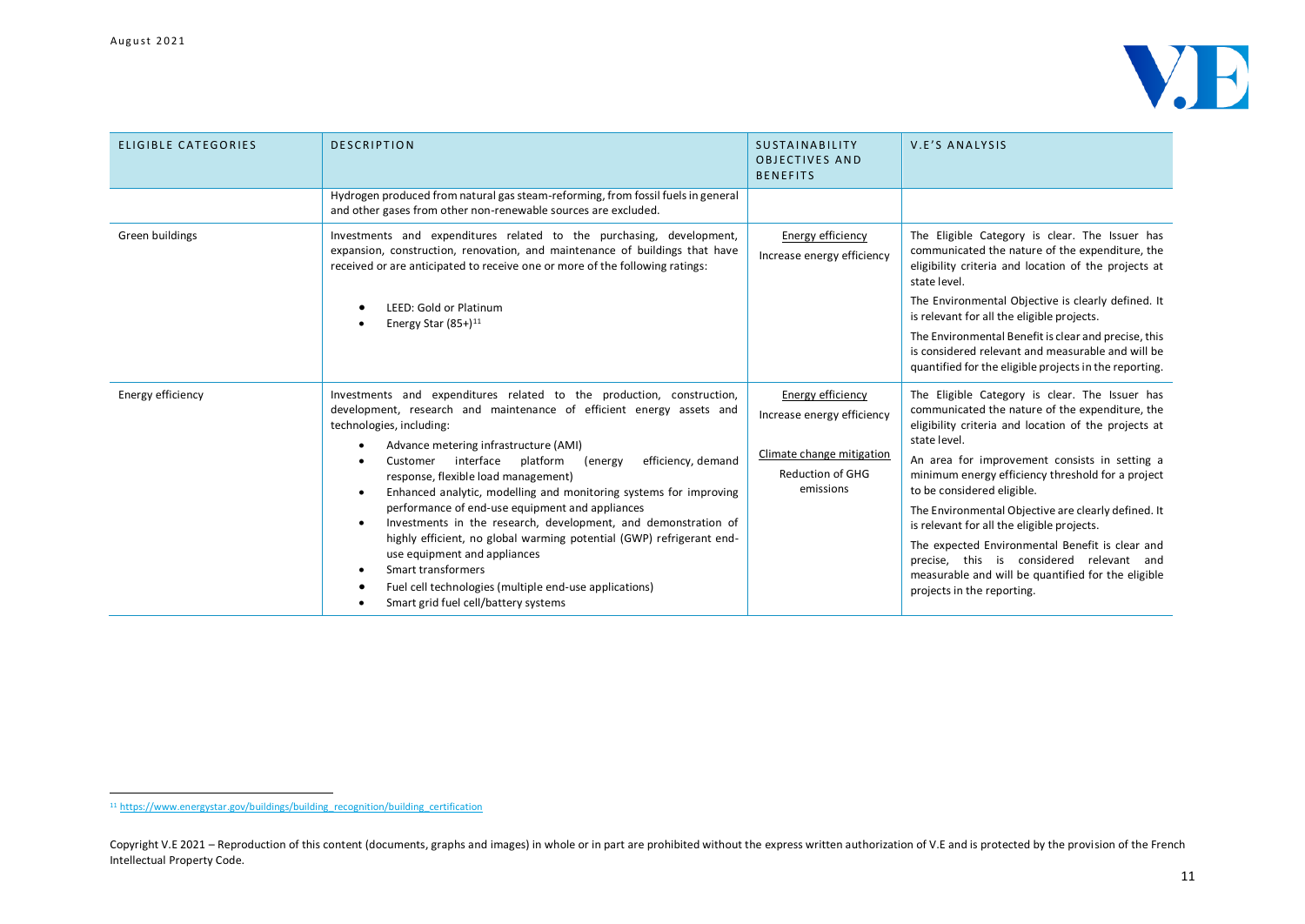

| ELIGIBLE SOCIAL CATEGORIES                          | <b>DESCRIPTION</b>                                                                                                                                     | TARGET POPULATION                                                                                                                                                                                                                                                                        | <b>SUSTAINABILITY</b><br>OBJECTIVES AND<br><b>BENEFITS</b>                                       | V.E'S ANALYSIS                                                                                                                                                                                                                                                                                                                                                                                                                                                            |
|-----------------------------------------------------|--------------------------------------------------------------------------------------------------------------------------------------------------------|------------------------------------------------------------------------------------------------------------------------------------------------------------------------------------------------------------------------------------------------------------------------------------------|--------------------------------------------------------------------------------------------------|---------------------------------------------------------------------------------------------------------------------------------------------------------------------------------------------------------------------------------------------------------------------------------------------------------------------------------------------------------------------------------------------------------------------------------------------------------------------------|
| Socio-Economic<br>Advancement<br>and<br>Empowerment | Expenditures<br>the<br>related<br>to<br>development of programs focused on<br>supplier diversity:<br>Diverse Business Enterprise<br>٠<br>(DBE) Program | Eligible Diverse Business Enterprises<br>(DBEs) are defined consistent with<br>California Public Utilities Commission<br>(CPUC) General Order (GO) 156 which<br>include women-owned, racial/ethnic<br>minority-owned, disabled veteran-<br>owned and LGBT-owned business<br>enterprises. | Reduce inequalities<br>Increase access to business<br>opportunities to<br>underserved population | The Eligible Category is clear. The Issuer has<br>communicated the nature of the expenditure, the<br>eligibility criteria, the target population and<br>location of the projects at state level.<br>The Social Objective is clearly defined. It is relevant<br>for all the eligible projects.<br>The expected Social Benefit is clear and precise,<br>this is considered relevant and measurable and will<br>be quantified for the eligible projects in the<br>reporting. |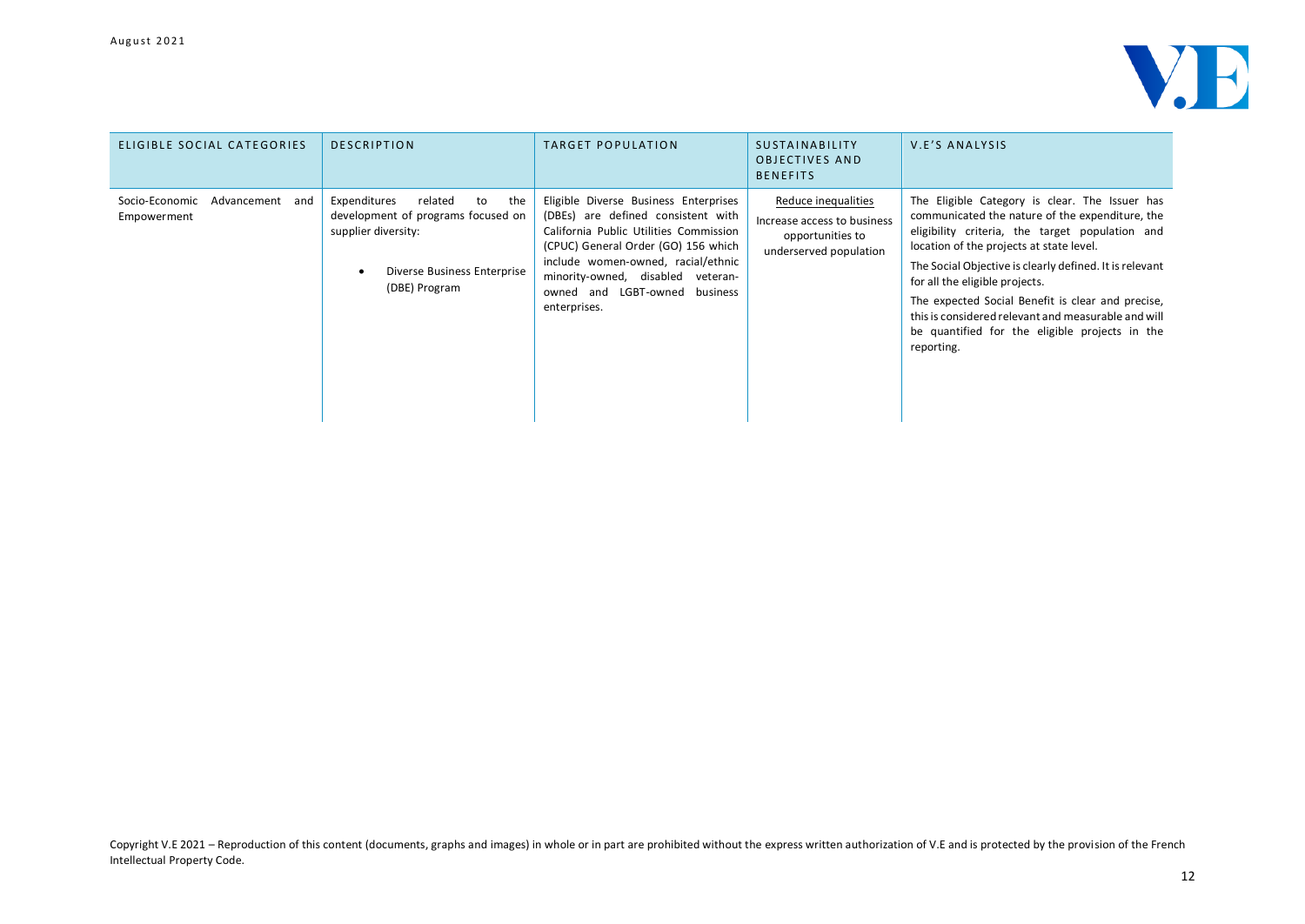

### SDG Contribution

The Eligible Categories are likely to contribute to 7 of the United Nations' Sustainable Development Goals ("SDGs"), namely:

| <b>ELIGIBLE CATEGORY</b>                            | SDG                                                 | <b>SDG TARGETS</b>                                                                                                                                                                                                                                                                                                                     |
|-----------------------------------------------------|-----------------------------------------------------|----------------------------------------------------------------------------------------------------------------------------------------------------------------------------------------------------------------------------------------------------------------------------------------------------------------------------------------|
| <b>Pollution Prevention and Control</b>             | <b>GOOD HEALTH</b><br>3<br><b>AND WELL-BEING</b>    | 3.9 By 2030, substantially reduce the number of deaths and illnesses<br>from hazardous chemicals and air, water and soil pollution and<br>contamination.                                                                                                                                                                               |
| <b>Clean Transportation</b>                         | <b>AFFORDABLE AND</b><br><b>CLEAN ENERGY</b>        | 7.2 By 2030, increase substantially the share of renewable energy in<br>the global energy mix.                                                                                                                                                                                                                                         |
| <b>Energy Efficiency</b>                            |                                                     |                                                                                                                                                                                                                                                                                                                                        |
| <b>Clean Energy Solutions</b>                       |                                                     | 7.3 By 2030, double the global rate of improvement in energy<br>efficiency.                                                                                                                                                                                                                                                            |
| Socio-Economic<br>Advancement<br>and<br>Empowerment | DECENT WORK AND<br>Economic Growth<br>ö             | 8.8 Promote development-oriented policies that support productive<br>activities, decent job creation, entrepreneurship, creativity and<br>innovation, and encourage the formalization and growth of micro-,<br>small- and medium-sized enterprises, including through access to<br>financial services.                                 |
| <b>Clean Transportation</b>                         | <b>INDUSTRY, INNOVATION<br/>AND INFRASTRUCTURE</b>  | 9.1 Develop quality, reliable, sustainable and resilient infrastructure,                                                                                                                                                                                                                                                               |
| Green Buildings                                     |                                                     | including regional and transborder infrastructure, to support<br>economic development and human well-being, with a focus on<br>affordable and equitable access for all.                                                                                                                                                                |
| Advancement<br>Socio-Economic<br>and<br>Empowerment | <b>REDUCED</b><br><b>INEQUALITIES</b>               | 10.2 By 2030, empower and promote the social, economic and<br>political inclusion of all, irrespective of age, sex, disability, race,<br>ethnicity, origin, religion or economic or other status.                                                                                                                                      |
| <b>Clean Transportation</b>                         |                                                     | 11.2 By 2030, provide access to safe, affordable, accessible and<br>sustainable transport systems for all, improving road safety, notably<br>by expanding public transport, with special attention to the needs of                                                                                                                     |
| <b>Climate Change Adaptation</b>                    |                                                     | those in vulnerable situations, women, children, persons with<br>disabilities and older persons.                                                                                                                                                                                                                                       |
| <b>Green Buildings</b>                              | <b>SUSTAINABLE CITIES</b><br><b>AND COMMUNITIES</b> | 11.5 By 2030, significantly reduce the number of deaths and the<br>number of people affected and substantially decrease the direct<br>economic losses relative to global gross domestic product caused by<br>disasters, including water-related disasters, with a focus on protecting<br>the poor and people in vulnerable situations. |
|                                                     |                                                     | 11.7 By 2030, provide universal access to safe, inclusive and                                                                                                                                                                                                                                                                          |

accessible, green and public spaces, in particular for women and

children, older persons and persons with disabilities.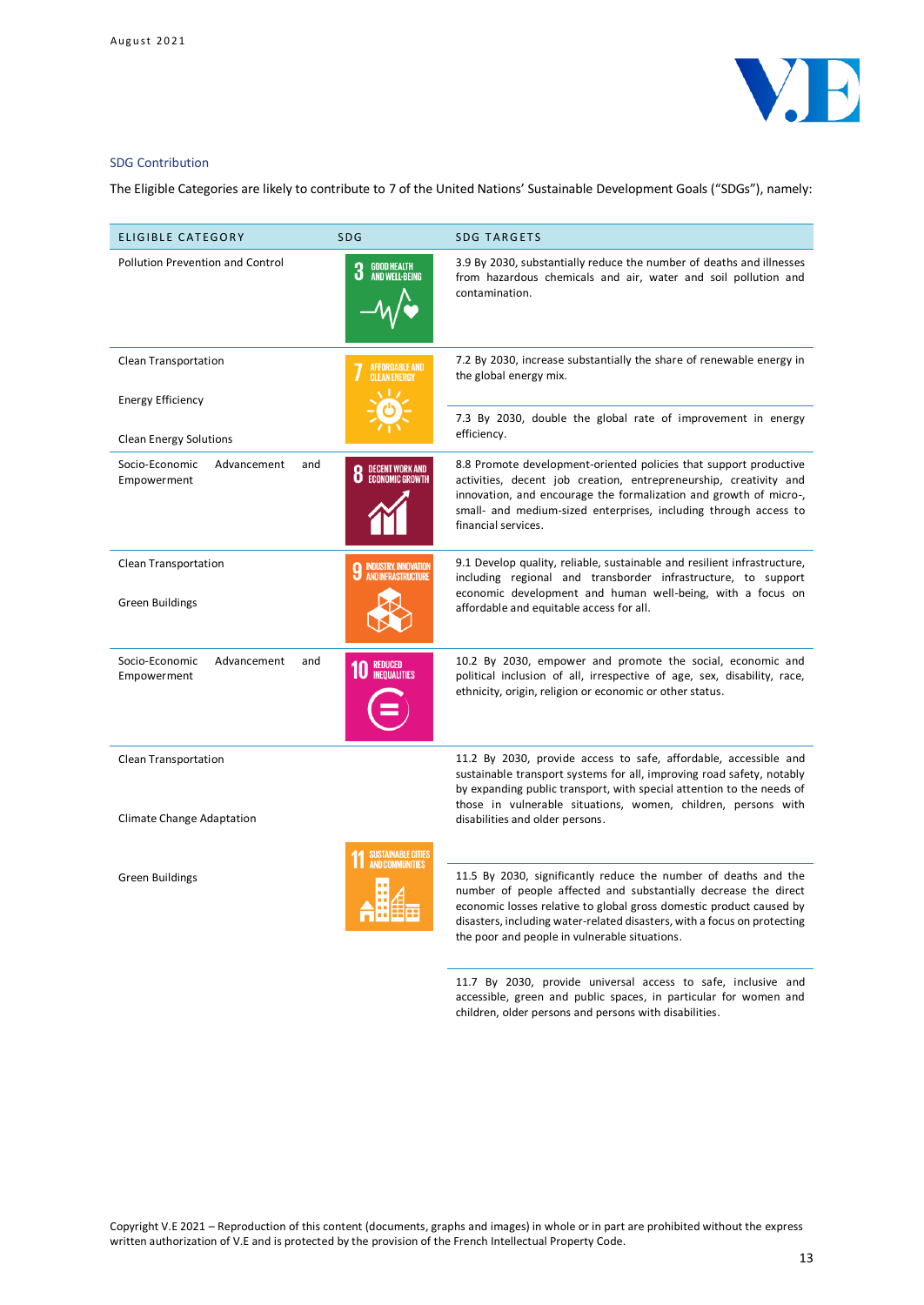

| ELIGIBLE CATEGORY             | <b>SDG</b>               | <b>SDG TARGETS</b>                                                                |
|-------------------------------|--------------------------|-----------------------------------------------------------------------------------|
| <b>Clean Transportation</b>   |                          | SDG 13 is about taking urgent action to combat climate change and its<br>impacts. |
| <b>Clean Energy Solutions</b> | <b>CLIMATE</b><br>Action |                                                                                   |
| Green Buildings               | كالمؤثرة                 |                                                                                   |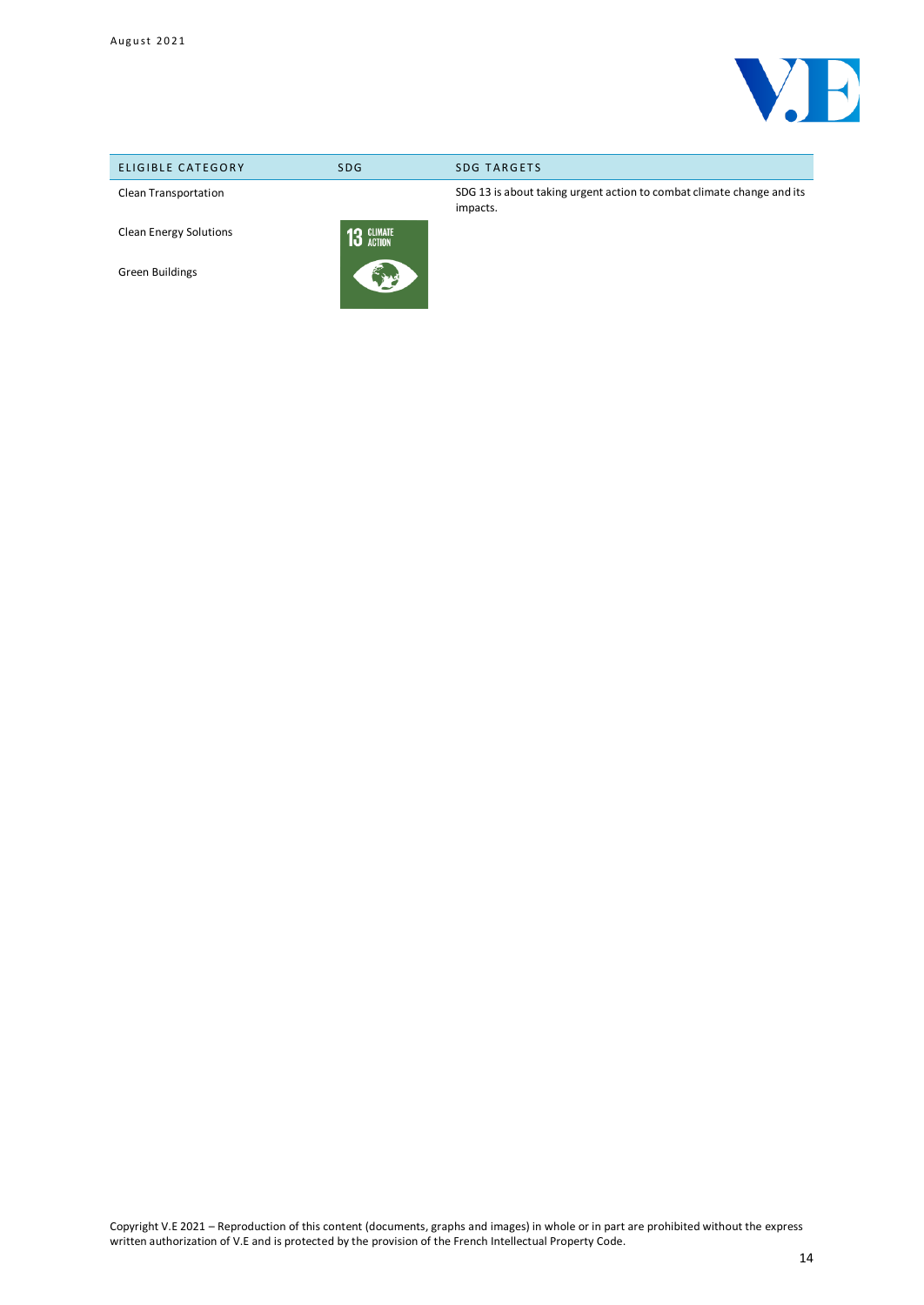

#### Evaluation and Selection of Eligible Projects



- The process for Project Evaluation and Selection has been clearly defined and detailed by the Issuer, it is considered well-structured in all the evaluation and selection steps (including the proposal, selection, validation, and monitoring of eligible projects). The roles and responsibilities are clear and include relevant internal expertise. The process will be publicly available in this SPO.
- The Eligibility Criteria (selection and exclusion) have been clearly defined by the Issuer for all the Eligible Categories.
- The process applied to identify and manage potentially material E&S risks associated with the projects is publicly disclosed in this SPO. The process is considered robust: it combines monitoring, identification and corrective measures for all projects (see detailed analysis on pages 22-26)

#### Process for Project Evaluation and Selection

- For the purpose of the Financing Instruments, a cross-functional group for each Issuing entity has been created. Each such group will consist of personnel from some or all of the following departments from the applicable Issuing Entity:
	- **Treasury**
	- Sustainability
	- **Legal**
	- **Business Planning**
	- Accounting and Finance
	- **Operations**
	- Information Technology
- The cross-functional group is responsible for:
	- Selecting the Eligible Projects to be included in the Green, Social and Sustainability Financing Instruments according to a pre-selection of potential Eligible Projects made with the relevant business units in accordance with the selection criteria established in this Framework and Sempra's Sustainability policy. The final sign off on Eligible Projects will be assigned to senior management of the Issuing Entity (CFO, CAO, Controller and/or Treasurer).
	- Monitoring the Eligible Projects portfolio during the lifetime of the Financing Instruments. The crossdepartment group will be responsible for replacing an Eligible Green/Social Project if it no longer meets the eligibility criteria or if the Eligible Project has matured.
- The traceability and verification of the selection and evaluation of the projects is ensured throughout the process:
	- The cross-functional group will monitor the compliance of the projects with eligibility criteria. If a project no longer meets the eligibility criteria set forth in the Framework, the group will evaluate and select another Eligible Project as a replacement.
	- The Issuer will ensure traceability of decisions made in the selection of projects through supporting summary schedules, and management presentations to the Sustainability Executive Steering Committee, Financial Officers and others.
	- To monitor potential E&S controversies the Issuer applies its stakeholder engagement policy which includes a follow-up, evaluation and reporting procedures (monitoring commitments made with stakeholders are met). The stakeholder engagement policy will be applied throughout the life of the instruments.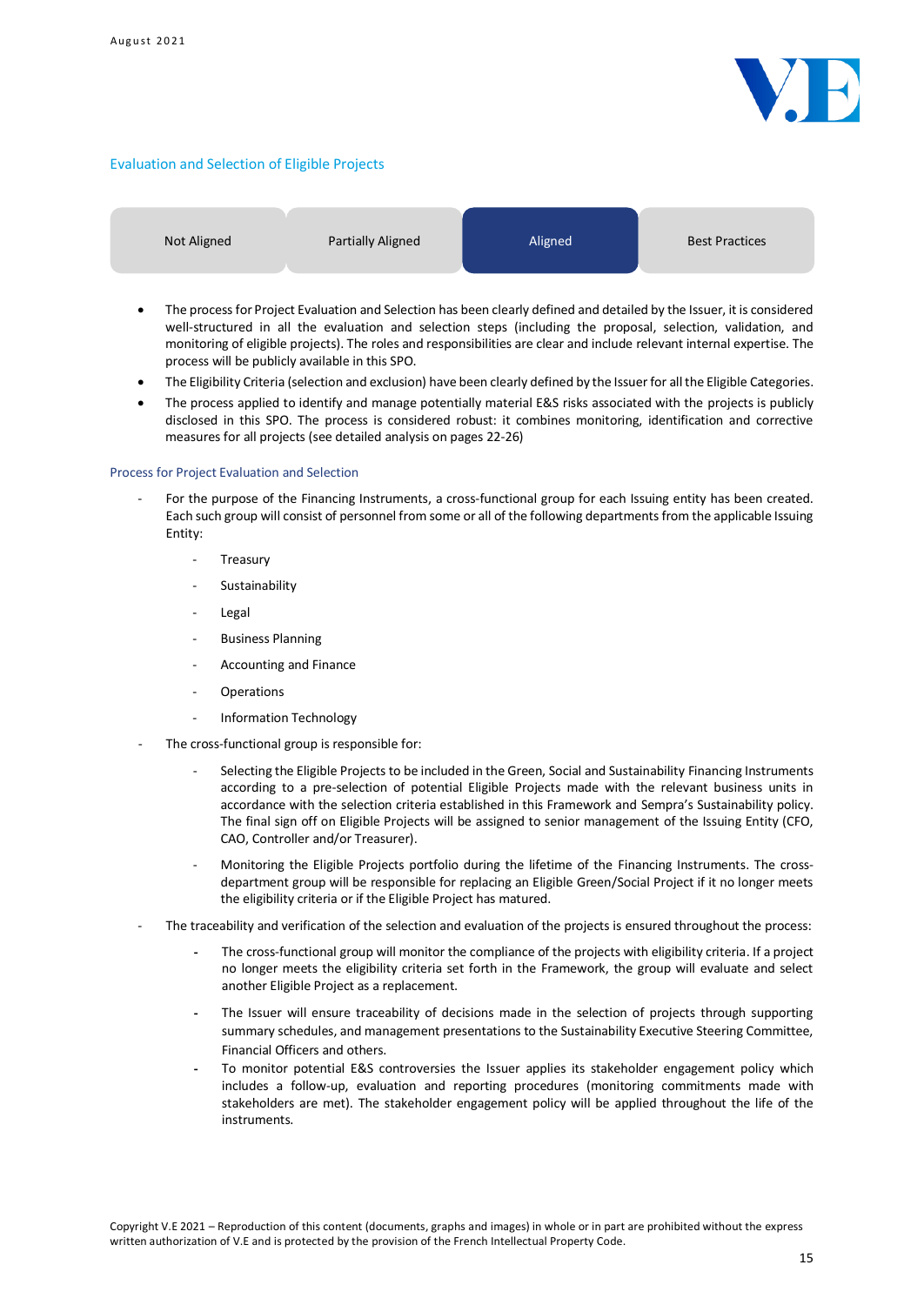

#### Eligibility Criteria

The process relies on explicit eligibility criteria (selection and exclusion), relevant to the environmental and social objectives defined for the Eligible Categories.

- The selection criteria are based on definitions in Eligible Categories defined in Table 1 in the Use of Proceeds section.
- As indicated in the Framework, the issuances will not finance:
- o The same portion of an investment or expenditure that received an allocation of proceeds under any other Sustainable Financing Instruments issued by any Issuing Entity (provided that, for the avoidance of doubt, any such net proceeds may be allocated to any portion of an investment or expenditure that has not received an allocation of proceeds under any other Sustainable Financing Instruments issued by any Issuing Entity);
- o Activities related to the exploration, production, or transportation of fossil fuels, except those activities that are included in the Eligible Project Categories (e.g., retrofit and replacement of natural gas networks); or
- o Consumption of fossil fuels for the purpose of power generation, except those activities that are included in the Eligible Project Categories (e.g., projects that include energy storage to mitigate emissions related to power generation).

#### BEST PRACTICES

- $\Rightarrow$  The Issuer reports that it will monitor compliance of the selected projects with eligibility and exclusion criteria specified in the Framework throughout the life of the instruments and has provided details on the content, duration and procedure adopted in case of non-compliance.
- $\Rightarrow$  The Issuer reports that it will monitor potential ESG controversies associated to the projects throughout the life of the instrument and has provided details on the frequency, content and procedures in case a controversy is found on a project.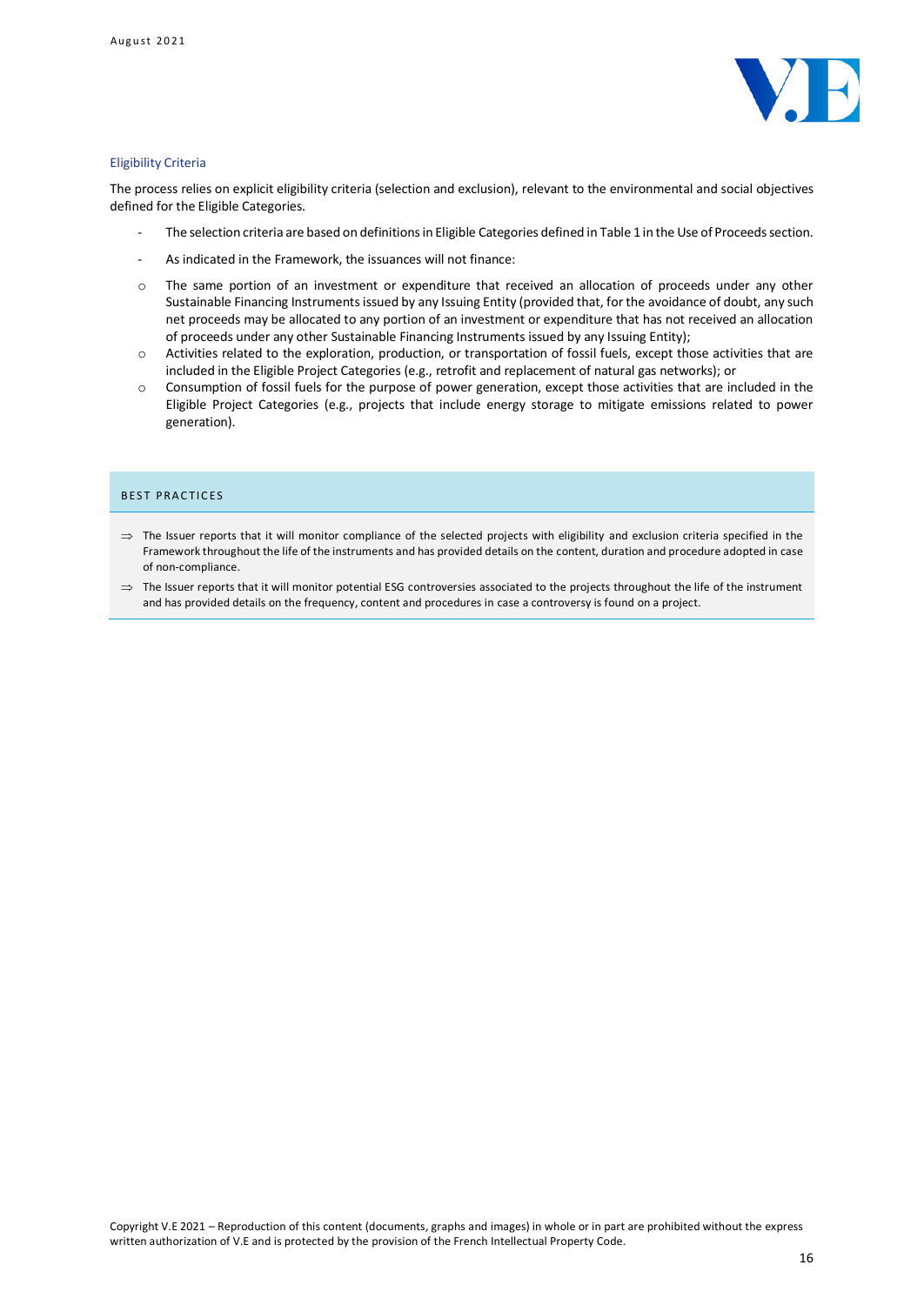

#### Management of Proceeds

| Not Aligned | <b>Partially Aligned</b> | Aligned | <b>Best Practices</b> |
|-------------|--------------------------|---------|-----------------------|
|             |                          |         |                       |

- The Process for the Management and Allocation of Proceeds is clearly defined and detailed and is publicly available in this SPO.
- The allocation period will be shorter than or equal to 36 months.
- Net proceeds of the Financing Instruments will be placed in the Issuer's general account and tracked by the Issuer in an appropriate manner and attested in a formal internal process.
- Information on the intended types of temporary placements of the unallocated net proceeds is publicly disclosed.
- The Issuer has committed that as long as the Financing Instruments are outstanding, the balance of the tracked net proceeds will be periodically adjusted to match allocations to eligible projects made during that period.
- The Issuer has provided information on the procedure that will be applied in case of project divestment or postponement, and it has committed to reallocate divested proceeds to projects that are compliant with the framework within 24 months.

#### Management Process

- The Issuing Entity's Treasury department will manage the allocation of an amount equal to the net proceeds of each Sustainable Financing Instrument to Eligible Projects. The net proceeds of any Financing Instrument will be credited to the Issuer's treasury liquidity portfolio and will be managed in cash or cash equivalents in accordance with the Sempra's Cash Investment Policy or reused to temporary repay outstanding indebtedness.
- In case the Eligible Projects portfolio is smaller than the Financing Instruments' net proceeds outstanding, the Issuer has committed to fill the gap and load the Eligible Project Portfolio with new Project production or existing unallocated Projects, as soon as possible.
- The unallocated funds would be held within Issuer's treasury in accordance with its usual treasury investment strategy.
- In case of projects postponement, cancelation, divestment, or ineligibility, or in case an Eligible Project has matured, the Issuer has committed to replace the no longer Eligible Project with a new Eligible Project.

#### BEST PRACTICES

 $\Rightarrow$  The Issuer has provided information on the procedure that will be applied in case of project divestment or postponement, and it has committed to reallocate divested proceeds to projects that are compliant with the framework within 24 months.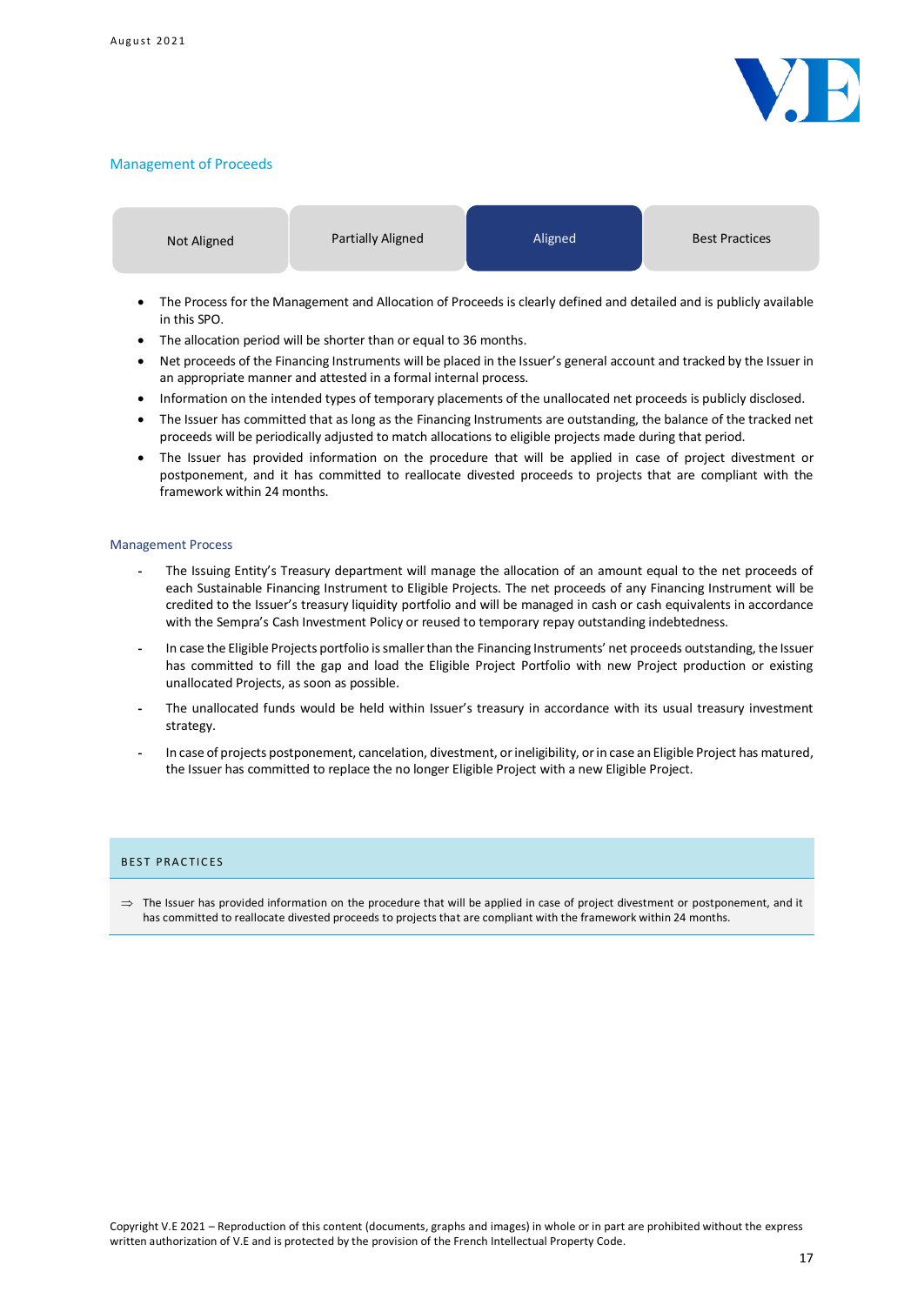

#### Monitoring & Reporting

| Not Aligned | Partially Aligned                                                | Aligned | <b>Best Practices</b>                                                                                                                                                                                                                  |  |
|-------------|------------------------------------------------------------------|---------|----------------------------------------------------------------------------------------------------------------------------------------------------------------------------------------------------------------------------------------|--|
| ٠           | verified this verification will also be made publicly available. |         | The Issuer has committed to report on the Use of Proceeds annually, until full allocation and on a timely basis in<br>case of material developments. The report will be publicly available until maturity. If the report is externally |  |

- The reporting will cover relevant information related to the allocation of Financing Instrument proceeds and to the expected sustainable benefits of the projects. The Issuer has also committed to report on material developments related to the projects.
- The Issuer has not committed to disclose the methodology and assumptions used to report on environmental and social benefits of the Eligible Categories.
- An external auditor will verify the tracking and allocation of funds to Eligible Projects until full allocation and in case of material changes.
- Indicators used to report on environmental and social benefits of the eligible projects will be verified internally by the Issuer.

#### Indicators

The Issuer has committed to transparently communicate at the Eligible Category level, on:

- Allocation of proceeds: The indicators selected by the Issuer to report on the allocation of proceeds are relevant and exhaustive.

#### REPORTING INDICATORS

- $\Rightarrow$  The total net proceeds of outstanding Sustainable Financing Instruments
- $\Rightarrow$  The proportional allocation of net proceeds between Eligible Project Categories defined in the Use of Proceeds section of this Framework
- $\Rightarrow$  A list of Eligible Projects financed through Sustainable Financing Instruments, including a description of the projects and the amount of net proceeds allocated to each project
- $\Rightarrow$  The percentage of allocation between financing/refinancing of existing projects and new projects
- $\Rightarrow$  The remaining balance of unallocated net proceeds, if any
	- Environmental and social benefits: the indicators selected by the Issuer to report on the environmental/social benefits are clear and relevant.

| <b>ELIGIBLE</b><br><b>CATEGORIES</b>       | ENVIRONMENTAL BENEFITS INDICATORS                                                                                                                                                                                                                                                    |                                           |  |  |  |
|--------------------------------------------|--------------------------------------------------------------------------------------------------------------------------------------------------------------------------------------------------------------------------------------------------------------------------------------|-------------------------------------------|--|--|--|
|                                            | <b>OUTPUTS AND OUTCOMES</b>                                                                                                                                                                                                                                                          | <b>IMPACT INDICATORS</b>                  |  |  |  |
| Climate Change<br>Adaptation               | Number of miles of electric system<br>$\overline{\phantom{0}}$<br>hardening<br>High fire threat district bare<br>٠<br>conductor mitigated (circuit miles of<br>covered conductor and<br>undergrounded conductor)<br>Microgrid connected (megawatts<br>۰<br>(MW)/megawatt hours (MWh) |                                           |  |  |  |
| <b>Pollution Prevention</b><br>and Control |                                                                                                                                                                                                                                                                                      | Fugitive emissions reduction (MT $CO2e$ ) |  |  |  |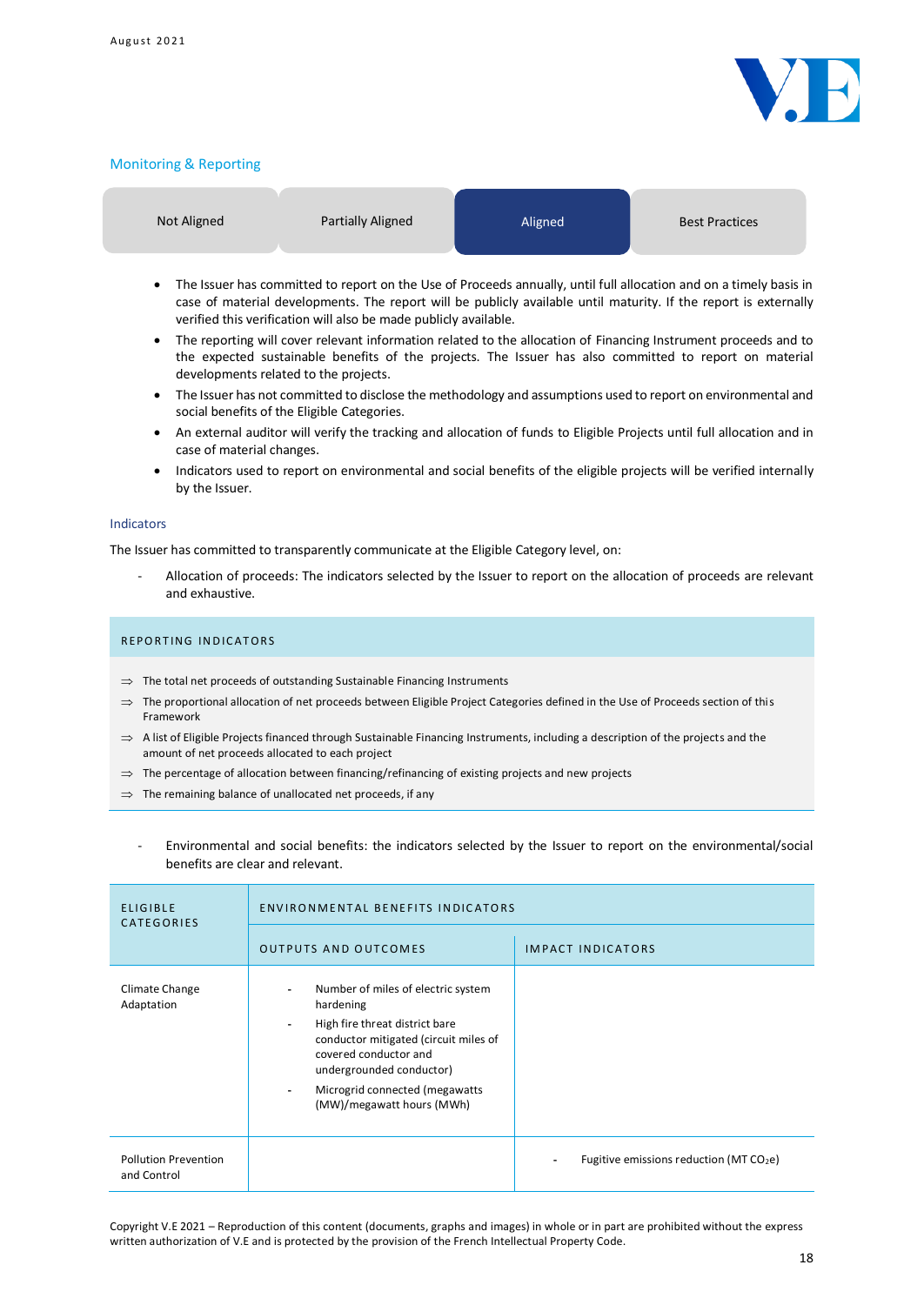

| <b>ELIGIBLE</b><br><b>CATEGORIES</b>             | <b>ENVIRONMENTAL BENEFITS INDICATORS</b>                                                                                                                                                                                      |                                                                                            |  |
|--------------------------------------------------|-------------------------------------------------------------------------------------------------------------------------------------------------------------------------------------------------------------------------------|--------------------------------------------------------------------------------------------|--|
|                                                  | <b>OUTPUTS AND OUTCOMES</b>                                                                                                                                                                                                   | <b>IMPACT INDICATORS</b>                                                                   |  |
| <b>Clean Energy Solutions</b>                    | Energy storage connected<br>$\blacksquare$<br>(MW/MWh)<br>Related research and development<br>$\blacksquare$<br>expenditures<br>Clean fuels connected (MW/MWh)<br>٠<br>Number of clean energy solution<br>٠<br>pilot programs |                                                                                            |  |
| Clean Transportation                             | EV charging stations installed<br>Displaced diesel/gasoline gallon<br>equivalents                                                                                                                                             |                                                                                            |  |
| <b>Green Buildings</b>                           | Zero net energy penetration for<br>existing company buildings (%)<br>Cumulative number of LEED certified<br>buildings and any certified in<br>reporting year                                                                  |                                                                                            |  |
| <b>Energy Efficiency</b>                         | Annual GWh of electricity or natural<br>gas saved<br>Annual MW of demand reduction                                                                                                                                            | GHG emissions avoided (metric tons of<br>carbon dioxide equivalent) MT CO <sub>2</sub> e)) |  |
| Socio-Economic<br>Advancement and<br>Empowerment | Number of DBEs engaged<br>Percentage spent on local suppliers                                                                                                                                                                 | Number of jobs created/supported by<br>spending with DBEs                                  |  |

#### BEST PRACTICES

- $\Rightarrow$  The indicators selected by the Issuer are clear and relevant and cover all expected benefits associated with the Eligible Categories.
- $\Rightarrow$  The reporting methodology and assumptions used to report on environmental/social benefits of the Eligible Projects will be disclosed publicly.

## Contribution to sustainability

### Expected Impacts

The potential positive Impact of the eligible projects on environmental and social objectives is considered to be robust.

| ELIGIBLE<br>CATEGORY         | EXPECTED<br><b>IMPACT</b> | ANALYSIS                                                                                                                                                                                                                                                                                                                                                                                      |
|------------------------------|---------------------------|-----------------------------------------------------------------------------------------------------------------------------------------------------------------------------------------------------------------------------------------------------------------------------------------------------------------------------------------------------------------------------------------------|
| Climate Change<br>Adaptation | ADVANCED                  | According to the United States Environmental Protection Agency <sup>12</sup> ,<br>California appears to be one of the states most exposed to climate-change<br>related events in the United States both currently and in the future<br>especially related to wildfires. The category should lead to local positive<br>impacts. The category should not entail lock-in effect. The category is |

<sup>12</sup> https://www.epa.gov/sites/default/files/2016-09/documents/climate-change-ca.pdf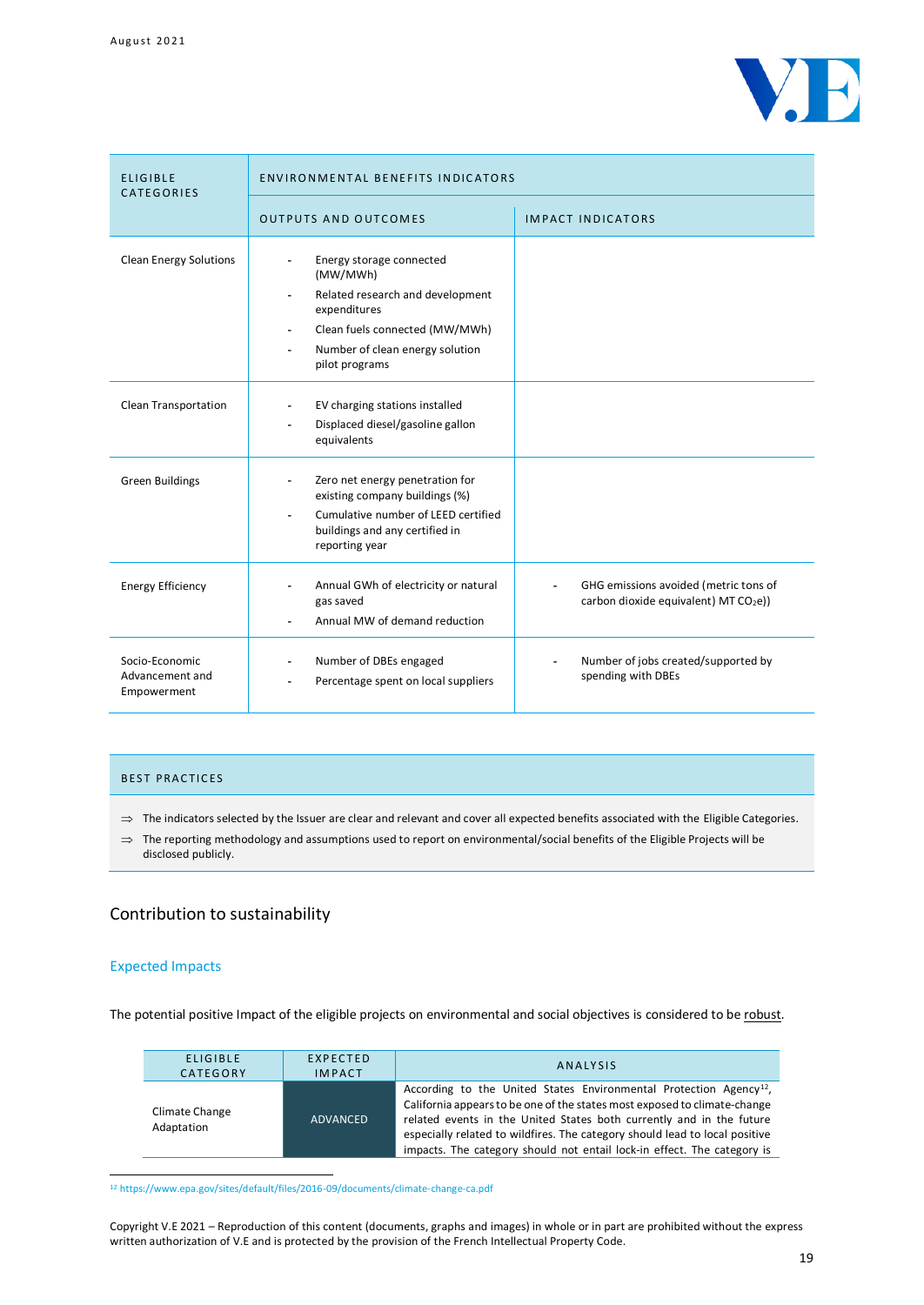

| <b>ELIGIBLE</b><br>CATEGORY                | <b>EXPECTED</b><br><b>IMPACT</b> | ANALYSIS                                                                                                                                                                                                                                                                                                                                                                                                                                                                                                                                                                                                                                                                                                                                                                                                                                                                                                                                                                                                                                                                |
|--------------------------------------------|----------------------------------|-------------------------------------------------------------------------------------------------------------------------------------------------------------------------------------------------------------------------------------------------------------------------------------------------------------------------------------------------------------------------------------------------------------------------------------------------------------------------------------------------------------------------------------------------------------------------------------------------------------------------------------------------------------------------------------------------------------------------------------------------------------------------------------------------------------------------------------------------------------------------------------------------------------------------------------------------------------------------------------------------------------------------------------------------------------------------|
|                                            |                                  | following standard definitions that aim at contributing to the claimed<br>objective.                                                                                                                                                                                                                                                                                                                                                                                                                                                                                                                                                                                                                                                                                                                                                                                                                                                                                                                                                                                    |
| <b>Pollution Prevention</b><br>and Control | <b>ADVANCED</b>                  | The category aims at converting gas networks for the transmission and<br>distribution of renewable and low-carbon gases (including hydrogen) and<br>avoiding methane leakages which is responding to key sector issues<br>according to the International Energy Agency <sup>13</sup> . The category aims at<br>reducing the negative impacts of Sempra activities and transitioning to<br>cleaner energy, the development of monitoring tools to avoid leakages<br>and the retrofit of gas transmission and distribution networks that<br>enables the integration of hydrogen and other low-carbon gases in the<br>network should not entail any lock-in effect. The category complies with<br>the best alternative available in the sector to contribute to the claimed<br>objective in the context of the project.                                                                                                                                                                                                                                                    |
| <b>Clean Energy Solutions</b>              | <b>ROBUST</b>                    | According to the International Energy Agency <sup>14</sup> , USA's electricity mix is<br>mostly powered by fossil fuels (24% coal, 37% natural gas).<br>Decarbonation of the electricity mix is therefore a major issue in the<br>United States, especially for a gas company to replace natural gas by<br>alternative sources. Anaerobic digestion definition is in line with the best<br>international standards. The Issuer has detailed that biomass will divert<br>organic material from landfills (e.g., food & green wastes), or come from<br>wastewater and dairy cow manure. Hydrogen will be produced only using<br>renewable energy sources (electrolysis from wind and solar, steam<br>reforming from biogas and PV as heat source). However, maximum<br>emissions thresholds have not been set for hydrogen and biomass<br>production.                                                                                                                                                                                                                     |
| Clean Transportation                       | <b>ROBUST</b>                    | According to the United States Environmental Protection Agency <sup>15</sup> , the<br>transportation sector accounts for around 29% of the total Greenhouse<br>Gas Emissions in the United States thus making decarbonation of the<br>sector an important issue in the country. However, the category does not<br>seem to be tackling the most relevant issues for the company's sector<br>(energy transmission and distribution), therefore the category is not<br>expected to lead to an important decrease of the company's<br>environmental footprint. Only use of feedstocks that align with US, State<br>or UN Sustainable Development Goals and would not cause<br>deforestation, negatively impact food production, and with no lock-in<br>effect is expected. Hydrogen will be produced either from electrolysis<br>using renewable electricity sources or steam-reforming using solar<br>thermal and biogas, the technologies chosen should not harm the<br>intended objective. No emissions thresholds have been set for hydrogen<br>and biomass production. |
| Green Buildings                            | <b>ROBUST</b>                    | The real estate sector (including commercial and residential buildings),<br>accounts for approximately 15% of the total Greenhouse Gas Emissions<br>in the United States <sup>16</sup> . However, the category does not seem to be<br>tackling the most relevant issues for the company's sector (energy<br>transmission and distribution), therefore the category is not expected to<br>lead to an important decrease of the company's environmental footprint.<br>New constructions (due to their absolute effect on energy consumption<br>and GHG emissions) and non-residential buildings are considered less<br>crucial in the real estate sector than renovation and residential buildings.<br>The Issuer has provided the minimum level for LEED (Gold) and Energy<br>Star certifications (85+). The category is therefore adopting<br>internationally recognized standards, but there are more stringent<br>standards available in the market.                                                                                                                  |
| <b>Energy Efficiency</b>                   | <b>ROBUST</b>                    | The category aims at ensuring a better energy demand-side management<br>by incorporating monitoring tools, which is a key element to reduce<br>energy consumption and should play an important role for an energy<br>company and for the integration of new renewable energy capacities. The<br>category should not entail lock-in effect. The project is using a technology<br>that aims to contribute to the claimed objective, although a minimum                                                                                                                                                                                                                                                                                                                                                                                                                                                                                                                                                                                                                    |

<sup>13</sup> https://www.iea.org/reports/driving-down-methane-leaks-from-the-oil-and-gas-industry

<sup>14</sup> https://www.iea.org/countries/united-states

<sup>15</sup> https://www.epa.gov/sites/production/files/2021-06/documents/420f21049.pdf

<sup>&</sup>lt;sup>16</sup> https://www.epa.gov/greenvehicles/fast-facts-transportation-greenhouse-gas-emissions

Copyright V.E 2021 – Reproduction of this content (documents, graphs and images) in whole or in part are prohibited without the express written authorization of V.E and is protected by the provision of the French Intellectual Property Code.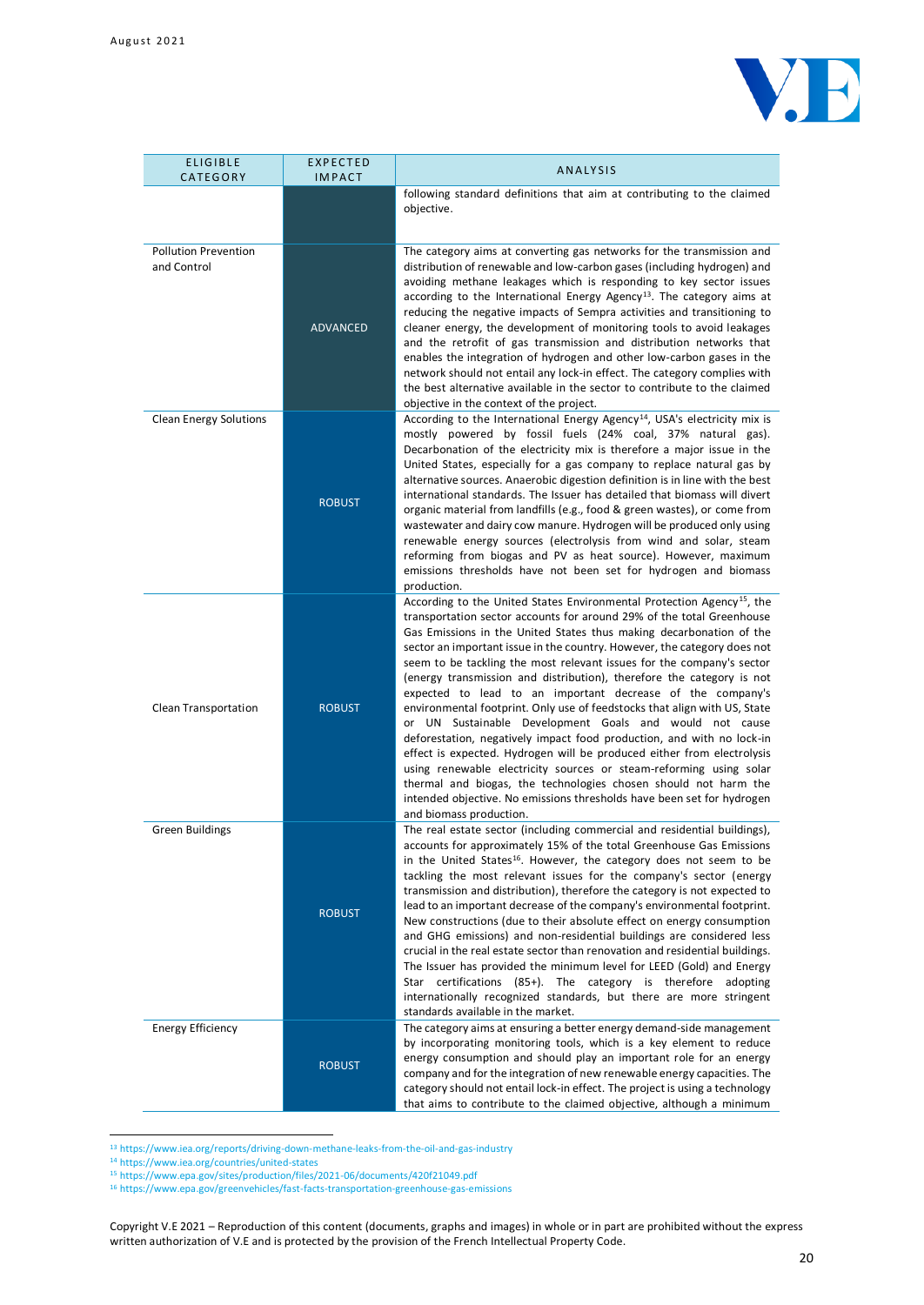

| ELIGIBLE<br>CATEGORY              | EXPECTED<br><b>IMPACT</b> | ANALYSIS                                                                                                                                                              |
|-----------------------------------|---------------------------|-----------------------------------------------------------------------------------------------------------------------------------------------------------------------|
|                                   |                           | percentage of energy savings have not been set for a project to be<br>considered eligible.                                                                            |
| Socio-Economic<br>Advancement and |                           | Major challenges remain in the United States to reduce inequalities and<br>significant challenges remain in terms of development. The category is                     |
| Empowerment                       | <b>ROBUST</b>             | targeting minority, women, veterans, and LGBTQ which are populations<br>in need with regards to that social issue. The category should induce short<br>term benefits. |
|                                   |                           |                                                                                                                                                                       |
| <b>OVERALL ASSESSMENT</b>         | <b>ROBUST</b>             |                                                                                                                                                                       |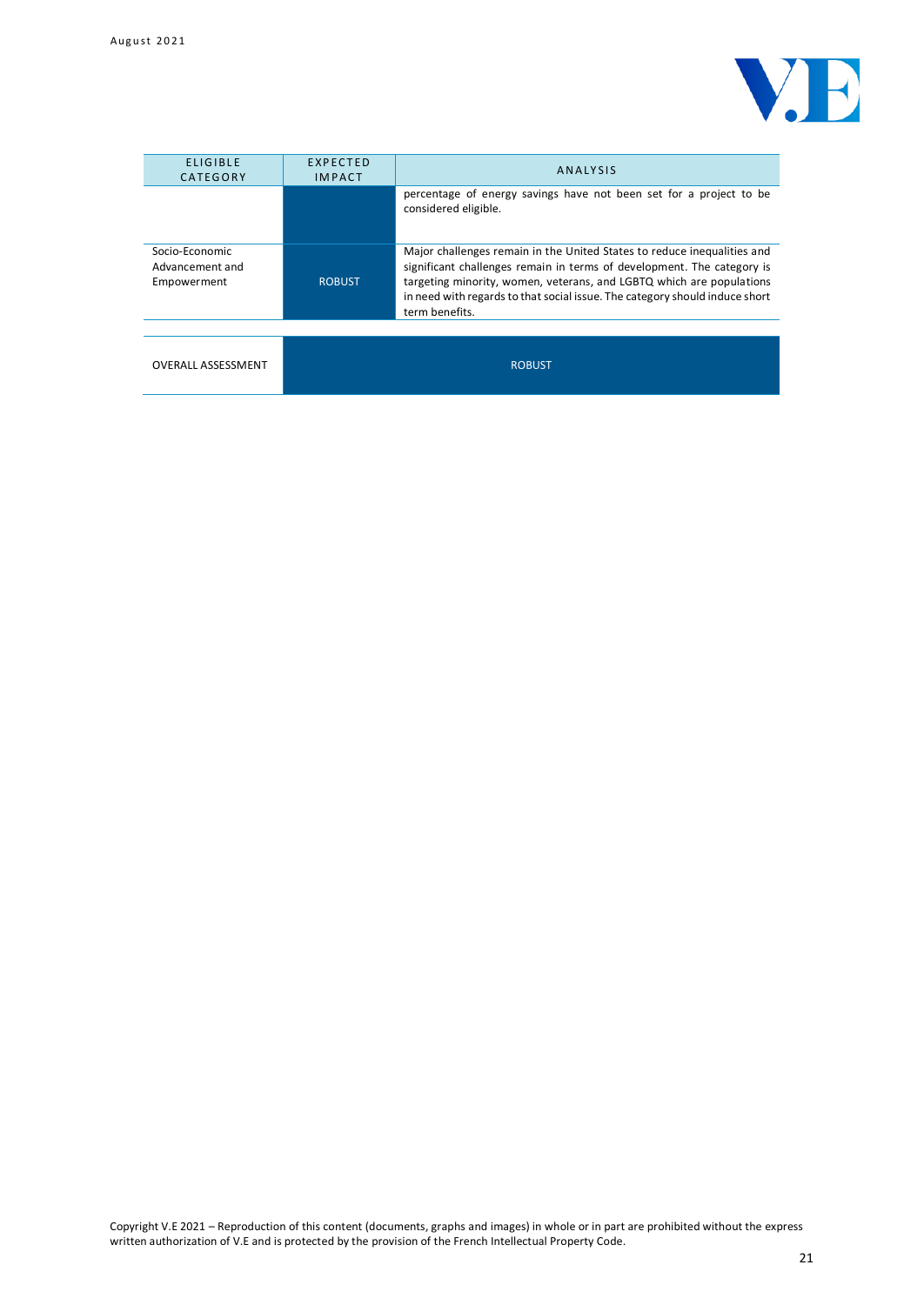

### ESG Risks Identification and Management systems in place at project level

The identification and management of the environmental and social risks associated with the Eligible Projects are considered <u>robust</u>17.

|                                           | <b>ELIGIBLE CATEGORIES</b> |                                 |                      |                                   |                           |                                           |                                                  |
|-------------------------------------------|----------------------------|---------------------------------|----------------------|-----------------------------------|---------------------------|-------------------------------------------|--------------------------------------------------|
|                                           | TRANSPORTATION<br>CLEAN    | CHANGE<br>ADAPTATION<br>CLIMATE | EFFICIENCY<br>ENERGY | ENERGY<br>CLEAN ENER<br>SOLUTIONS | <b>BUILDINGS</b><br>GREEN | AND<br>POLLUTION<br>PREVENTION<br>CONTROL | ADVANCEMENT AND<br>EMPOWERMENT<br>SOCIO-ECONOMIC |
| Environmental<br>Management               | X                          | $\pmb{\mathsf{X}}$              | X                    | X                                 | $\pmb{\mathsf{X}}$        | $\pmb{\mathsf{X}}$                        | $\pmb{\mathsf{X}}$                               |
| Human rights                              | X                          | X                               | X                    | X                                 | $\pmb{\times}$            | $\pmb{\times}$                            | $\pmb{\times}$                                   |
| Health & Safety                           |                            | X                               |                      | X                                 | X                         | $\pmb{\mathsf{X}}$                        |                                                  |
| Responsible<br>relation with<br>suppliers |                            |                                 |                      |                                   |                           |                                           | $\pmb{\mathsf{X}}$                               |
| Data privacy                              |                            |                                 | $\pmb{\mathsf{X}}$   |                                   |                           |                                           |                                                  |
| Ethics risks                              | X                          | $\pmb{\times}$                  | X                    | X                                 | X                         | $\pmb{\mathsf{X}}$                        | X                                                |
| OVERALL<br>ASSESSMENT                     | <b>ROBUST</b>              | <b>ROBUST</b>                   | <b>ROBUST</b>        | <b>ROBUST</b>                     | ADVANCED                  | ADVANCED                                  | <b>ROBUST</b>                                    |

#### Environmental Management

#### Environmental Management System

The Issuer confirms both utilities (SDG&E and SoCalGas) have environmental management systems that are designed to be consistent with Federal and State laws. The Issuer screens projects for environmental impacts and adjusts designs and timing of projects where appropriate to reduce any impacts.

For example, projects are typically screened for their natural/biological & culture resource impacts via Geographic Information System (GIS) tools. The utilities are regulated and compliant with California's protective environmental laws such as the California Environmental Quality Act (CEQA) to support evaluating, minimizing, and mitigating impacts to the environment from projects.

The Issuer reports to have an Environmental Management System (EMS) in place for all its operations, which although is not certified, follows all relevant regulatory requirements at state and federal levels.

<sup>&</sup>lt;sup>17</sup> The "X" indicates the E&S risks that have been activated for each Eligible Category.

Copyright V.E 2021 – Reproduction of this content (documents, graphs and images) in whole or in part are prohibited without the express written authorization of V.E and is protected by the provision of the French Intellectual Property Code.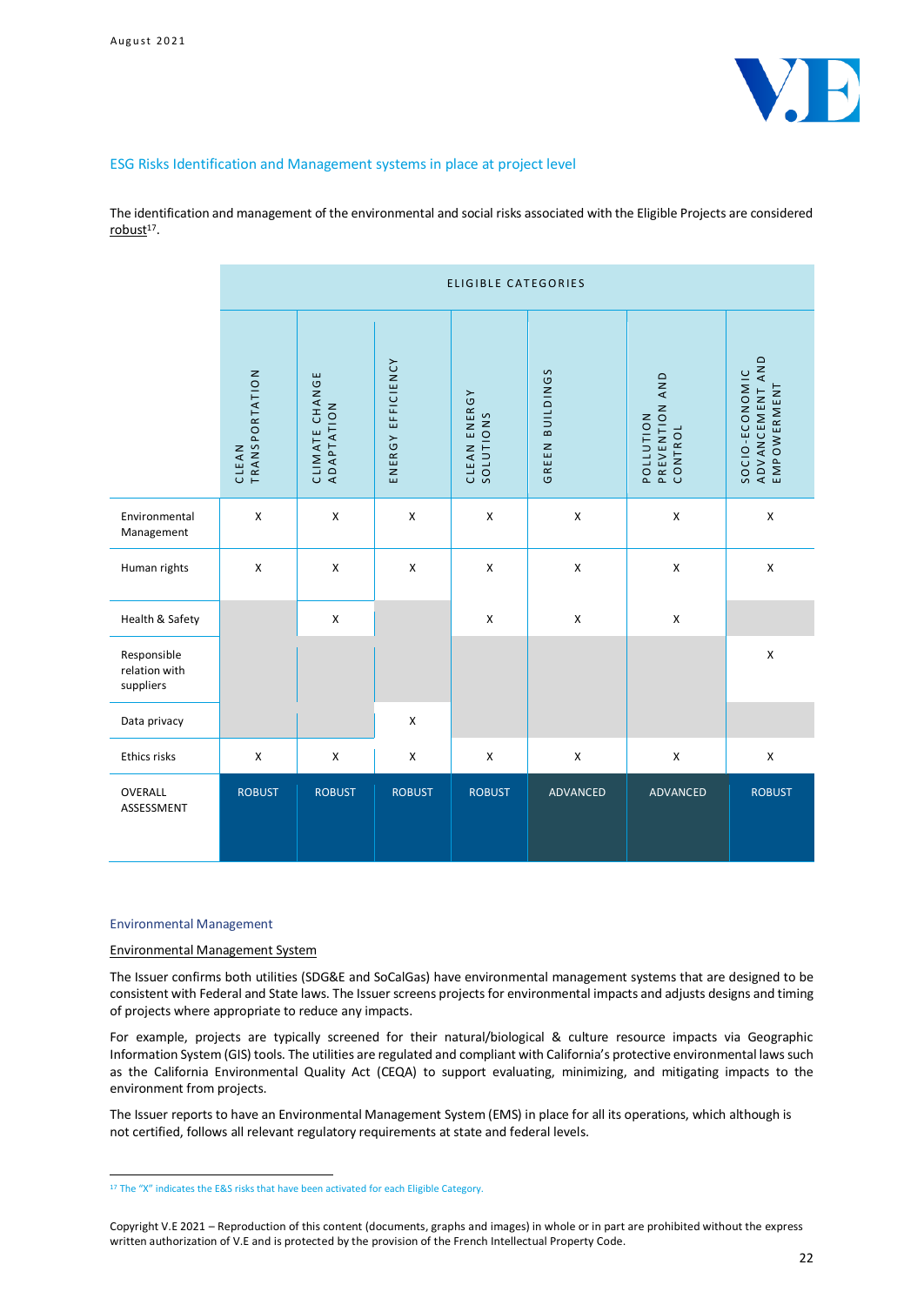

#### Eco-design

The Issuer's environmental policy<sup>18</sup> describes its commitment to abide by applicable laws, regulations and permit requirements, and their work to reduce their impacts. Sempra's environmental policies and procedures are designed to manage and reduce environmental impacts and advance the circular economy. These procedures include water reuse, recycling and waste minimization, GHG and other air emissions reduction programs and air quality improvements.

There are several examples of efforts to advance the circular economy, including waste reduction goals and targets, across the Sempra family of companies. SDG&E's Sustainability Strategy<sup>19</sup> includes targets that aim to divert 100% of green waste, including green waste related to vegetation management, by 2030.

#### Environmental Impact Assessment

The Issuer reports all projects proceeding under applicable Environmental Permits. Sempra's Environmental Services teams ensure compliance with federal and state laws and regulations enacted to protect and conserve natural resources and species of fish, wildlife, plants. These include, inter alia, the National Environmental Policy Act (ESA), California Environmental Quality Act, Endangered Species Act, California Endangered Species Act, Clean Water Act, Clean Air Act, Migratory Bird Treaty Act and Bald and Golden Eagle Protection Act.

Additionally, since 1995, SDG&E has performed its work in compliance with its Subregional Natural Community Conservation Plan and Habitat Conservation Plan (Subregional Plan), developed under ESA section 10 of the Endangered Species Act and California's Natural Community Conservation Plan Act.

The Issuer confirms that through their GIs system they conduct Environmental Impact assessments for all projects, including infrastructure. These impact assessments cover relevant issues such as impact on layers of water, biological and natural resources.

#### Biodiversity

The Issuer reports both SDG&E and SoCalGas have programmatic permits (e.g., habitat conservation plans) that dictate best management practices for projects and operation and maintenance activities within sensitive habitat or natural land areas. Both utilities have archaeologists and biologists on staff to conduct surveys and identify any natural/biological and/or cultural impacts to a project.

In collaboration with the U.S. Fish and Wildlife Service and California Department of Fish and Wildlife, SDG&E developed its Subregional Plan<sup>20</sup> under the Endangered Species Act and with California's Natural Community Conservation Plan Act. The plan was designed to avoid and minimize impacts to numerous wildlife and plant species and their habitats while allowing SDG&E to install, maintain, operate, and repair its existing gas and electric system and undertake typical expansion of the electric grid. The Subregional Plan aims to preserve intact the biological and physical resources comprising sensitive habitats to the greatest extent possible and afford all species within managed habitats greater protections than before.

#### Climate-change adaptation

The Issuer reports both SDG&E and SoCalGas routinely partner with the California Energy Commission and others on climate vulnerability assessments and research for their respective infrastructure. Both utilities are subject to California Public Utilities Commissions' Climate Adaptation & Resiliency Order Instituting Rulemaking that requires vulnerability assessments and community outreach plans.

SDG&E developed a dedicated Fire Science & Climate Adaptation Department which has built extensive collaboration with government, academia and non-profit institutions to advance research and understanding of climate change. The Issuer is part of the U.S. Department of Energy's (DOE) Partnership for Energy Sector Climate Resilience Initiative<sup>21</sup>. Under this partnership, SDG&E has collaborated with the DOE and 16 other utilities to improve the resilience of the country's energy infrastructure against extreme weather and climate change impacts. More recently in partnership with Scripps Institution of Oceanography, SDG&E modelled different sea level rise scenarios and analysed potential impacts on company infrastructure and communities.<sup>22</sup>

In addition, SDG&E developed an in-house meteorology team to forecast fire danger allowing the company to have advanced preparations for severe weather events. The company built a network of utility-owned weather stations to provide detailed weather data across its service territory, with which provides information for daily operational decision-making.<sup>23</sup>

#### Fugitive GHG emissions

<sup>20</sup> <https://wildlife.ca.gov/Conservation/Planning/NCCP/Plans/San-Diego-GE>

<sup>22</sup> <http://www.sdgenews.com/article/sdge-partners-scripps-institution-oceanography-expand-climate-change-research>

<sup>18</sup> https://www.sempra.com/sites/default/files/content/files/node-page/file-list/2018/environmental-policy.pdf

<sup>19</sup> [https://www.sdge.com/sites/default/files/documents/SDG%26E%20Sustainability%20Report\\_0.pdf?nid-18226](https://www.sdge.com/sites/default/files/documents/SDG%26E%20Sustainability%20Report_0.pdf?nid-18226)

<sup>21</sup> https://www.oecd.org/governance/toolkit-on-risk-governance/goodpractices/page/uspartnershipforenergysectorclimateresilience.htm#tab\_description

<sup>23</sup> https://www.sempra.com/sites/default/files/content/files/node-report/2020/SempraEnergy\_2020\_Corporate-Sustainability-Report.pdf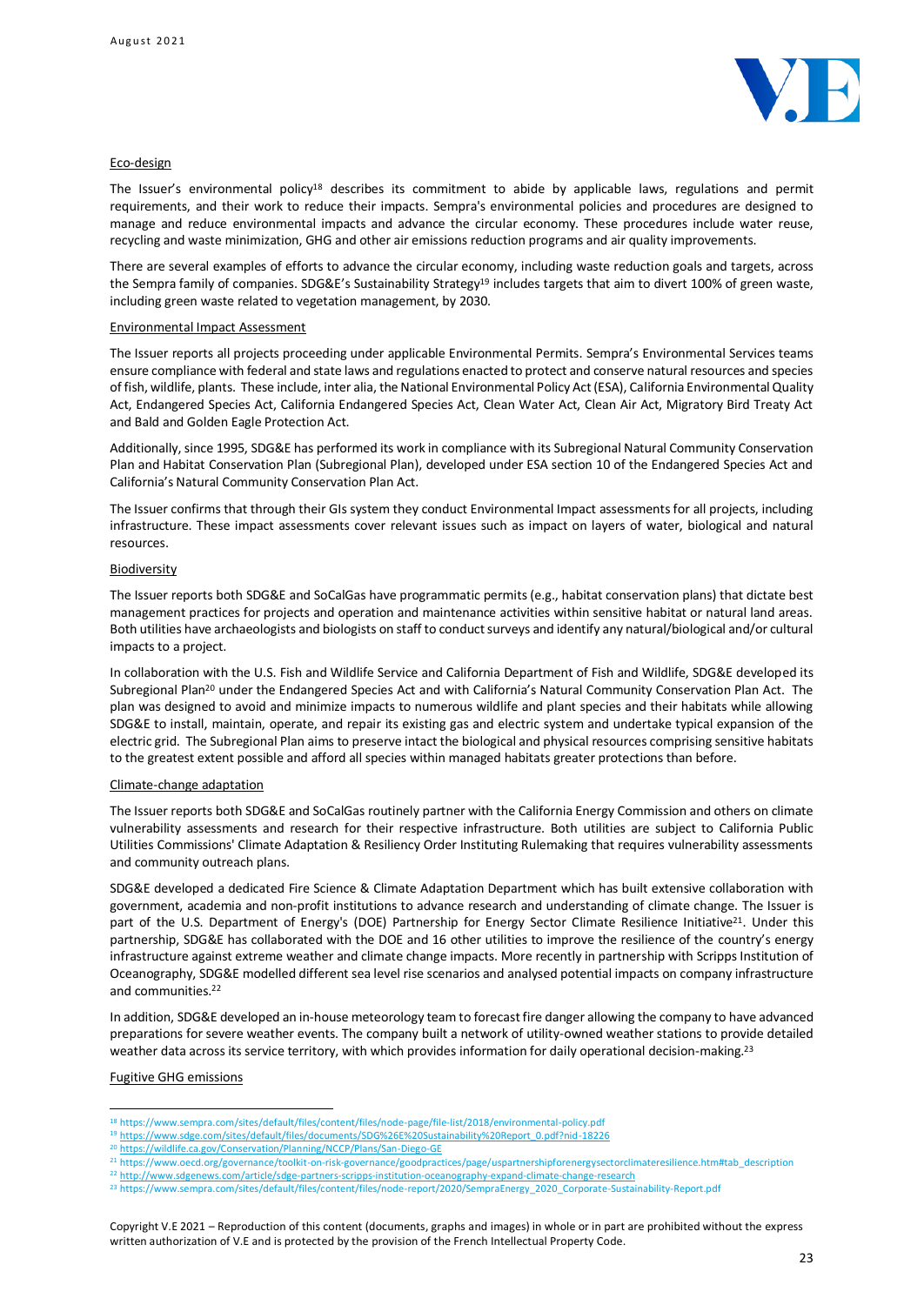

The Issuer reports its utilities have requirements to reduce fugitive emissions through best management practices under Senate Bill 1371 "Natural Gas Leakage Abatement". Both utilities also joined EPA's voluntary methane reduction program "Methane Challenge"<sup>24</sup> . SoCalGas has installed smart meters that allow them to detect water leaks from piping from the hot water heater, avoiding the need to roll deploy a truck and associated emissions by calling the customer over the phone. SDG&E also has a sulfur hexafluoride replacement program and follows California Air Resources Control Board regulations to reduce leakage from SF<sub>6</sub>.

#### End-of-life and decommissioning

SDG&E's projects are undertaken in strict adherence to all applicable environmental guidelines, rules, regulations, and reviews, including those outlined under National Environmental Policy Act (NEPA) and California Environmental Quality Act (CEQA). SDG&E performs its activities in compliance with its Subregional Plan, which among other things, aims to preserve intact the biological and physical resources comprising sensitive ecosystems to the greatest extent possible and afford all species within managed habitats greater protections than before.

#### Energy demand-side management

The Issuer reports both utilities have extensive demand-side management programs that are regulated and approved by the California Public Utilities Commission. These programs include awareness raising activities, promotion of energy-efficient appliances, time-of use (TOU) tariffs. SDG&E has specific demand side programs for residential clients<sup>25</sup> and for its businesses segment<sup>26</sup>.

#### Environmental performance of suppliers

The Issuer reports as part of the development and implementation of the SDG&E and SoCalGas supply chain sustainability program, they will have a focus on supporting Diverse Business Enterprise (DBE) suppliers in their sustainability efforts to help advance their sustainability programs.

#### Human Rights

The Issuer's Human Rights policy<sup>27</sup> describes its commitment to minimize any adverse effects their infrastructure or operations may have on people and communities. Sempra's Senior Vice President, Corporate Affairs and Chief Sustainability Officer has responsibility for this policy, which aligns with the UN Universal Declaration of Human Rights.

As part of its Human Rights policy, the Issuer has committed to conduct periodic human rights assessments; make efforts to avoid causing or contributing to human rights violations; mitigate and/or remediate adverse human rights impacts of its operations where possible; prohibit the use of child labour or forced labour in company's operations; promote a formal grievance mechanism; and be transparent on all human rights related issues.

The Issuer reports that, if an employee, business partner, supplier, customer or other stakeholder witnesses or learns of any incident that may involve a violation of the policy, they can report their concern or grievance, anonymously if desired, via the company's Ethics & Compliance Helpline, available 24 hours a day, seven days a week.

#### Health & Safety

Sempra applies comprehensive safety management plans that follow international safety protocols, reinforcing its safety culture through: safety management systems to address requirements, awareness, goals, monitoring and verification related to all applicable, health and safety laws, rules and regulations. The Issuer also reports to conduct safety trainings, review safety plans and procedures with work crews on site.

During 2020, the Issuer reported to have adjusted operations to respond rapidly and effectively to the COVID-19 pandemic, implementing special protocols to reduce risks of contagion. Sempra reports health & safety indicators for its own operation and contractors in its Sustainability Report.<sup>28</sup>

Sempra also reports to participate in community emergency planning processes, including mutual aid and training simulation exercises with first responders. SDG&E reported in 2020 to have met quarterly with the wildfire safety community advisory council and held wildfire webinars and safety fair for the general public.

<sup>24</sup> <https://www.epa.gov/natural-gas-star-program/methane-challenge-program>

<sup>25</sup> https://www.sdge.com/save-day-residential-programs

<sup>26</sup> https://www.sdge.com/business-summer

<sup>27</sup> https://www.sempra.com/sites/default/files/content/files/node-page/file-list/2018/human-rights-policy.pdf

<sup>28</sup> See pages 80-82 at https://www.sempra.com/sites/default/files/content/files/node-report/2020/SempraEnergy\_2020\_Corporate-Sustainability-Report.pdf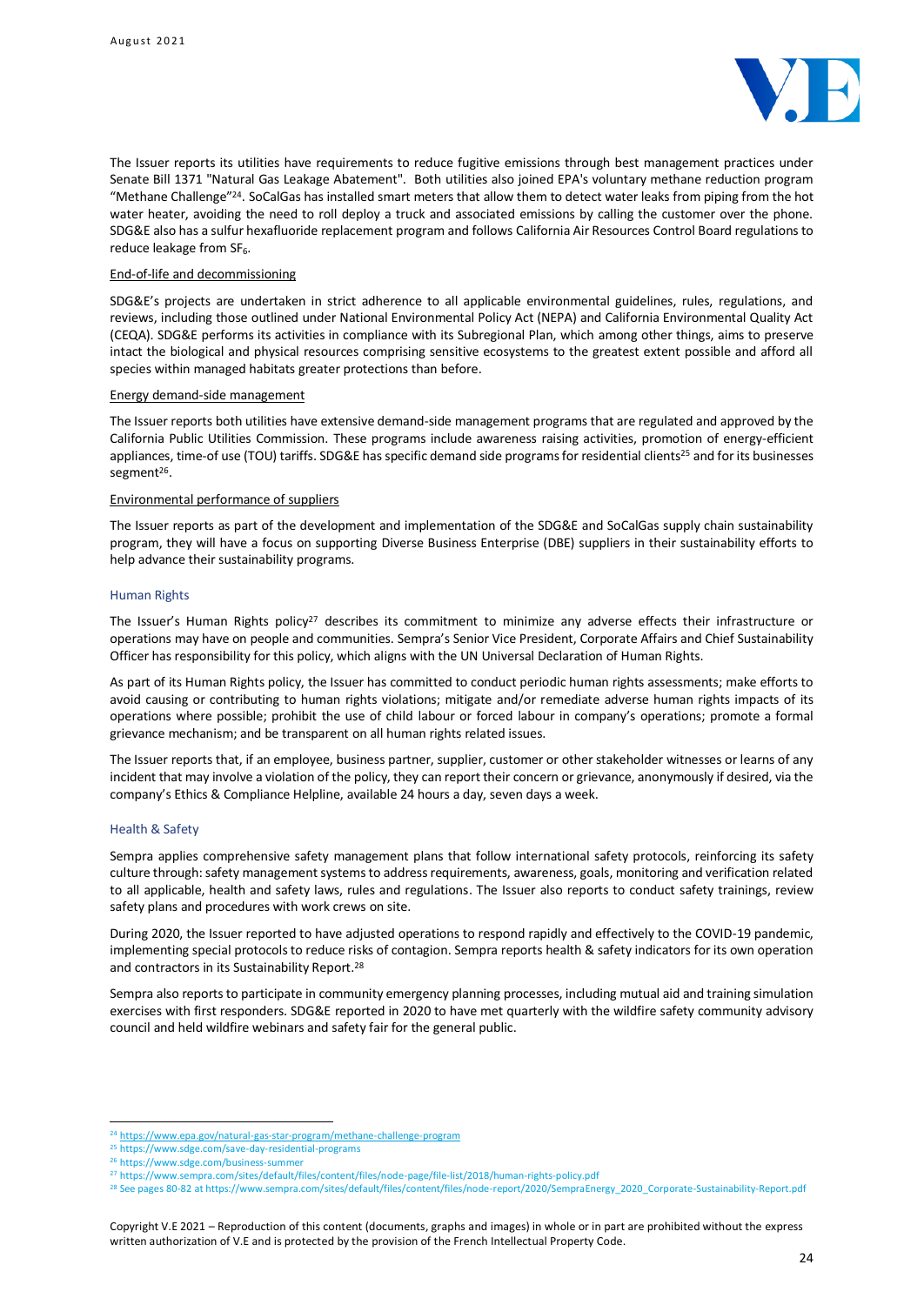

The Issuer reports to have in place Health and Safety Plans<sup>29</sup> for all their operations and projects, which follow group wide health & safety policies. They also provide for Contractor Safety Manuals which cover all health and safety requirements for contractors involve in the development of projects, including mechanisms for incident reporting.

The Supplier Code of Conduct<sup>30</sup> also outlines Sempra's expectations for their suppliers to provide safe working environments, supporting accident prevention and minimizing exposure to health risks.

#### Responsible relations with suppliers

The Issuer reports all suppliers must meet the company's insurance, safety, and licensing standards to bid and compete on work at SDG&E regardless of if they are part of the Diverse Business Enterprise (DBE) program or not. To assist suppliers with their working capital, SDG&E implemented a Supplier Quick Pay Program (SQPP) that is available to all small businesses; diverse or not.

SQPP helps small businesses by increasing their working capital, so they can grow their businesses and hire more workers. In the SQPP initiative, SDG&E commits to pay qualified small suppliers faster, with payment terms of net 15 days with no discount.

In terms of environmental and social performance of suppliers, Sempra's Supplier Code of Conduct details the company's expectations for suppliers to evaluate their operations, products and services from a total lifecycle perspective in order to propose and implement effective policies and measurable improvements.

In 2020, through their membership in the Electric Utility Industry Sustainable Supply Chain Alliance (EUISSCA)<sup>31</sup>, SDG&E and SoCalGas engaged with suppliers on sustainability. Major suppliers were invited to participate in a sustainability assessment that would help SDG&E and SoCalGas better understand and evaluate their environmental performance, policies and resource use.

#### Data privacy

The Issuer reports that it applies strict Data Privacy policies at Sempra<sup>32</sup>, SDG&E<sup>33</sup> and SoCalGas levels<sup>34</sup>.

In addition, the Issuer and its subsidiaries (other than SDG&E and SoCalGas) are subject to the California Consumer Privacy Act ("CCPA"). The CCPA requires companies to provide California residents information about how they use their personal information, whether collected online or offline, and this document is intended to satisfy that requirement. Sempra also has a specific site on its website to make CCPA information requests.

SDG&E has a specific energy Data request program<sup>35</sup> and provides its customers with Letters of Authorization in order to authorize the company to with share data with specified third parties. SoCalGas has also issued a specific Privacy Notice on the use of energy usage information.<sup>36</sup>

#### Ethics risks

The Issuing Entity's board monitors overall governance processes in an oversight capacity, while The Issuing Entity's management provides policy guidance, governance and oversight of the operating companies. Each operating company is responsible for implementing these policies and managing its risks, safety and compliance issues.

Sempra's Codes of Conduct<sup>37</sup>, policies and procedures are the key instruments for the Issuer's compliance program. All employees complete three mandatory ethics and compliance training courses each year. An additional 16 compliance-related courses may be assigned based on an employee's work location and responsibilities. This training covers a wide range of topics including, but not limited to: safety; discrimination and harassment-free workplace; information management, confidentiality and privacy; environmental protection; charitable activities; political participation; anti-trust and anti-bribery laws; and fair competition, conflicts of interest and securities trading.

The Issuer also reports that it conducts risk assessments, auditing and monitoring activities. Sempra's audit plan is updated throughout the year as risks change. The company's enterprise-wide risk assessment is a key input of their annual audit plan, which is approved and overseen by the Audit Committee of the board of directors.

<sup>29</sup> https://www.sdge.com/sites/default/files/SDGE%20-%20Contractor%20Safety%20Manual%20-%20Class%201%20Contractors%2012-21-2020.pdf; https://www.sdge.com/sites/default/files/regulatory/2020%20SDGE%20Gas%20Safety%20Plan%20Final.pdf

<sup>30</sup> [https://www.sempra.com/sites/default/files/content/files/node-page/file-list/2017/Sempra\\_SCOBC\\_Bro\\_8pp\\_9-19-17.pdf](https://www.sempra.com/sites/default/files/content/files/node-page/file-list/2017/Sempra_SCOBC_Bro_8pp_9-19-17.pdf)

<sup>31</sup> <https://www.euissca.org/>

<sup>32</sup> https://www.sempra.com/privacy

<sup>33</sup> <https://www.sdge.com/more-information/our-company/customer-privacy>

<sup>34</sup> <https://www.socalgas.com/privacy-policy>

<sup>35</sup> https://energydata.sdge.com/?sessionGUID=cd89db30-6b20-864b-06a4-4a213187090b&webSyncID=6971eb20-25a5-5c89-4425-bc60bd5b3cd9

<sup>36</sup> <https://www.socalgas.com/privacy-notice>

<sup>37</sup> <https://www.sempra.com/sites/default/files/2017-09/code-of-business-conduct-sempra.pdf>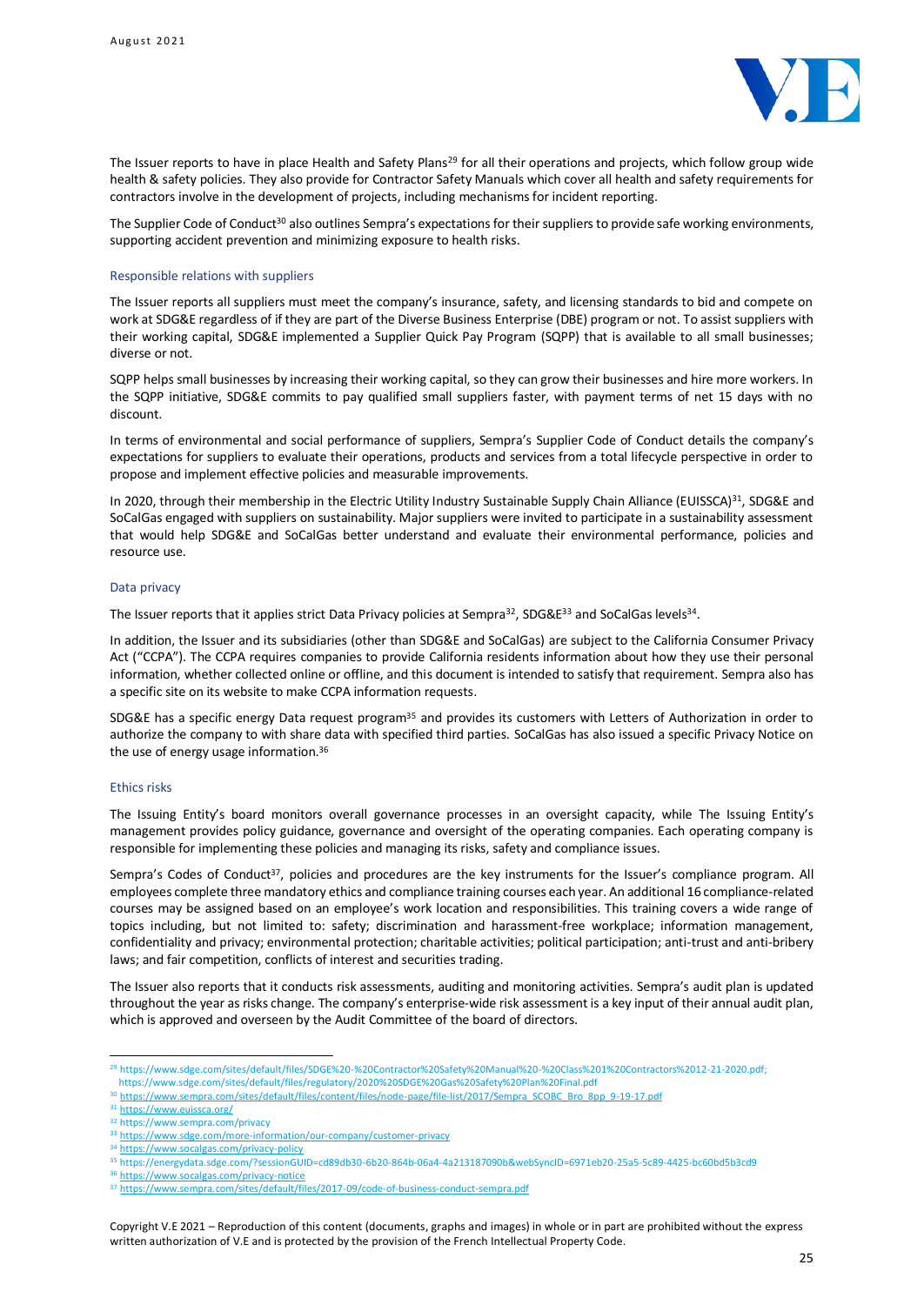

Anyone may anonymously report an ethics and compliance concern or potential violation through Sempra's Ethics & Compliance Helpline.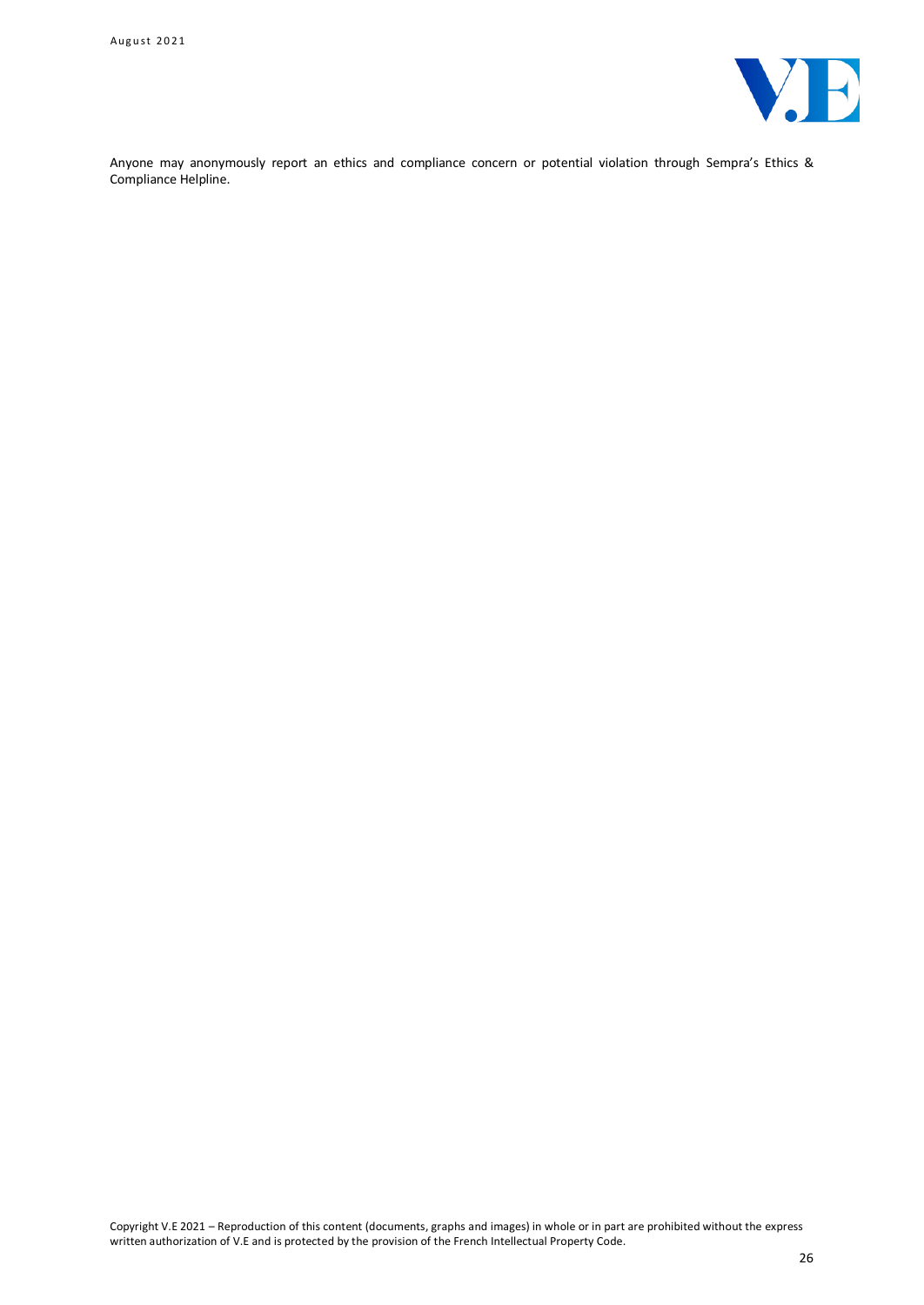

# ISSUER



Sempra is a holding company which invests in, develops and operates energy infrastructure, as well as provides electric and gas services in the North America.

## Level of ESG performance

Sempra's ESG performance was assessed through a complete process of rating and benchmark.

As of March 2021<sup>38</sup>, Sempra displays an overall robust ESG performance, ranking 1st in our "Electric & Gas Utilities – North America" sector which covers 69 companies. Sempra's performance is considered robust in the Environmental pillar, limited in the Social pillar and advanced in the Governance pillar, above sector average.

| Sempra's performance on the Environment pillar is considered robust.<br>Environment                                                                                                                                                                                                                                                                                                                                                       |                                                                                                                                                                                                                                                                                                                                                                                                                                                                                                                                                                                                                                                                                                                                                                                                                                                                                                               |  |  |  |
|-------------------------------------------------------------------------------------------------------------------------------------------------------------------------------------------------------------------------------------------------------------------------------------------------------------------------------------------------------------------------------------------------------------------------------------------|---------------------------------------------------------------------------------------------------------------------------------------------------------------------------------------------------------------------------------------------------------------------------------------------------------------------------------------------------------------------------------------------------------------------------------------------------------------------------------------------------------------------------------------------------------------------------------------------------------------------------------------------------------------------------------------------------------------------------------------------------------------------------------------------------------------------------------------------------------------------------------------------------------------|--|--|--|
|                                                                                                                                                                                                                                                                                                                                                                                                                                           | Robust                                                                                                                                                                                                                                                                                                                                                                                                                                                                                                                                                                                                                                                                                                                                                                                                                                                                                                        |  |  |  |
|                                                                                                                                                                                                                                                                                                                                                                                                                                           | Limited                                                                                                                                                                                                                                                                                                                                                                                                                                                                                                                                                                                                                                                                                                                                                                                                                                                                                                       |  |  |  |
|                                                                                                                                                                                                                                                                                                                                                                                                                                           | Weak                                                                                                                                                                                                                                                                                                                                                                                                                                                                                                                                                                                                                                                                                                                                                                                                                                                                                                          |  |  |  |
|                                                                                                                                                                                                                                                                                                                                                                                                                                           | Advanced                                                                                                                                                                                                                                                                                                                                                                                                                                                                                                                                                                                                                                                                                                                                                                                                                                                                                                      |  |  |  |
| Regarding Human Rights, Sempra has allocated extensive measures including affirmative action<br>programmes, flexitime initiatives, and childcare facilities to promote diversity in its workplace.<br>In addition, the share of women in its management positions increased between 2017 and 2019.                                                                                                                                        |                                                                                                                                                                                                                                                                                                                                                                                                                                                                                                                                                                                                                                                                                                                                                                                                                                                                                                               |  |  |  |
|                                                                                                                                                                                                                                                                                                                                                                                                                                           | Robust                                                                                                                                                                                                                                                                                                                                                                                                                                                                                                                                                                                                                                                                                                                                                                                                                                                                                                        |  |  |  |
| In terms of community involvement, the company's indicators on social and economic<br>development have shown an improvement between 2017 & 2019 as well as reporting more                                                                                                                                                                                                                                                                 |                                                                                                                                                                                                                                                                                                                                                                                                                                                                                                                                                                                                                                                                                                                                                                                                                                                                                                               |  |  |  |
| transparently on taxes paid. Sempra has allocated social impact assessments and grievance<br>mechanisms to address social and economic development. On fuel poverty, financial support,<br>customer assistance, and energy efficiency programmes appear to be available to low-income<br>customers. On a less positive note, Sempra does not report transparently on its approach to<br>promote access to energy in developing countries. | Limited                                                                                                                                                                                                                                                                                                                                                                                                                                                                                                                                                                                                                                                                                                                                                                                                                                                                                                       |  |  |  |
|                                                                                                                                                                                                                                                                                                                                                                                                                                           | Weak                                                                                                                                                                                                                                                                                                                                                                                                                                                                                                                                                                                                                                                                                                                                                                                                                                                                                                          |  |  |  |
|                                                                                                                                                                                                                                                                                                                                                                                                                                           | The Issuer now reports on several measures to prevent pollution and preserve biodiversity such<br>as emergency plans and fish & bird protection programmes. Furthermore, the Company now<br>reports 25% of its installed capacity to be ISO 14001 certified, and its fossil-based carbon factor<br>now stands at the second quartile of the sector. On the other hand, Sempra still reports on<br>targets to expand its installed capacity from renewable sources as well as comprehensive<br>measures to promote energy efficiency among customers, including smart metering.<br>Sempra's performance on the Social pillar is considered limited.<br>Measures such as grievance mechanisms and impact assessments appear to be in place to<br>prevent fundamental human rights violations. On a less positive note, the Issuer lacks<br>transparency on how it ensures respect of fundamental labour rights. |  |  |  |

<sup>38</sup> The data herein was last updated in March of 2021 and is not expected to be updated until 2022. The Issuer has highlighted finding a few discrepancies in the March issued report.

Copyright V.E 2021 – Reproduction of this content (documents, graphs and images) in whole or in part are prohibited without the express written authorization of V.E and is protected by the provision of the French Intellectual Property Code.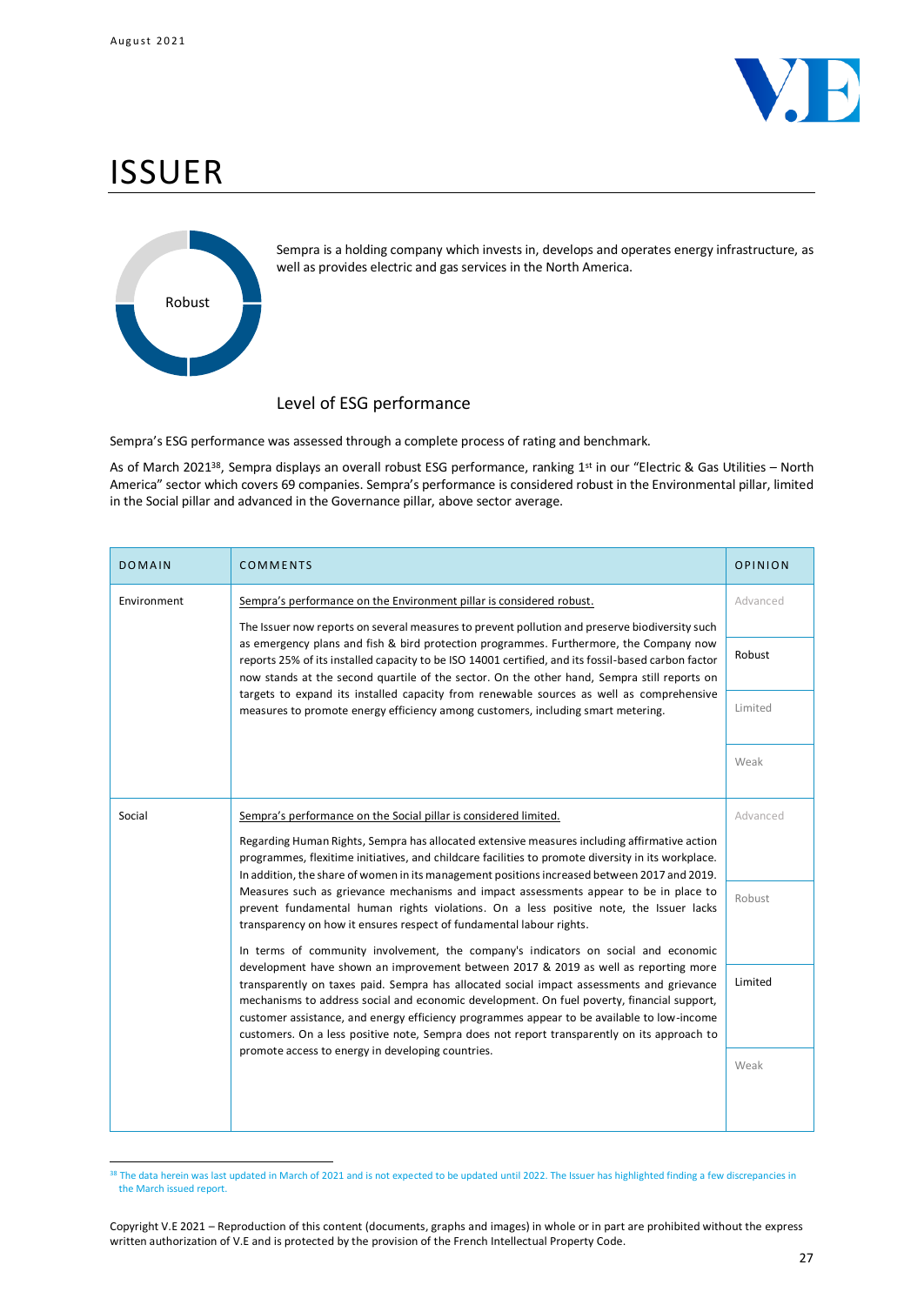

| Governance | Sempra's performance on the Governance pillar is considered advanced.                                                                                                                             | Advanced |
|------------|---------------------------------------------------------------------------------------------------------------------------------------------------------------------------------------------------|----------|
|            | More than half of the Board is considered independent, and a CSR Committee is set at Board<br>level. The Audit Committee appears to play a comprehensive role in overseeing internal and          |          |
|            | external controls, and the internal controls system covers climate change and corruption risks.<br>Regarding shareholders' rights, the Company respects the "one share - one vote" principle, and | Robust   |
|            | its CSR strategy covering safety and climate change topics was presented to investors. Lastly,<br>variable remuneration of senior executives seems to be linked to CSR performance conditions,    |          |
|            | with clear quantified targets.                                                                                                                                                                    | Limited  |
|            |                                                                                                                                                                                                   |          |
|            |                                                                                                                                                                                                   | Weak     |
|            |                                                                                                                                                                                                   |          |

## Management of ESG Controversies

As of August 2021, Sempra faces three stakeholder-related ESG controversies, linked to three of the six domains we analyse:

- Environment, in the criteria of "Industrial accidents and pollution" and "GHG emissions from T&D".
- Business behaviour, in the criteria "Customer relations" and "Corruption".
- Corporate governance, in the criterion "Audit and internal controls".

Frequency: The controversy faced is considered "occasional"<sup>39</sup>; in line with the sector.

Severity: The severity of the case, based on the analysis of the impact on both the Issuer and its stakeholders, is considered "critical" <sup>40</sup>; above sector average.

Responsiveness: Sempra is considered overall "reactive"<sup>41</sup>; in line with the sector.

## Involvement in Controversial Activities

As of August 2021, the Issuer appears to be involved in three of the 17 controversial activities screened under our methodology, namely:

Major involvement in Fossil fuel industry: Sempra has an estimated turnover from fossil fuels which is between 20-33% of total turnover. This turnover is derived from the generation of electricity from natural gas and from midstream natural gas activities. Company subsidiary, SDG&E, owns and operates four natural gas-fired power plants, with a total capacity of 1,204 MW. Meanwhile, subsidiary, lEnova, owns TdM, a 625-MW natural gas-fired power plant. In 2020, natural gas accounted for 75.3% of the Company's overall generation output. As self-generated electricity accounted for 34.9% of that delivered by the aforementioned subsidiaries (with the remaining 65.1% delivered purchased from third parties), it can be calculated that the Company derived between 5-10% of turnover from the generation and subsequent sale of its own gas-fired electricity. The Company transports, transmits, stores and supplies natural gas through its various subsidiaries. The Company derived around 39% of turnover from its Gas and Energy-related businesses segments in 2020. As these also include natural gas distribution and renewable power in Mexico, which are not captured by the methodology, V.E reasonably estimates the Company derives between 10-20% of turnover from the midstream gas operations that are covered.

Minor involvement in unconventional oil and gas: Through subsidiary, IEnova, the Company, owns and operates an LNG regasification terminal located near Ensenada, Baja California. The facility provides receiving and storage facilities for the company's LNG customers, regasifies their LNG and delivers the resulting natural gas to Rosarito pipeline system. Furthermore, in November 2020, IEnova reached a final investment decision for the development, construction, and operation of the ECA LNG Phase 1 natural gas liquefaction-export project at the same site.

<sup>39</sup> VE scale of assessment: Isolated / Occasional / Frequent / Persistent.

<sup>&</sup>lt;sup>2</sup> VE scale of assessment: Minor / Significant / High / Critical.

<sup>41</sup> VE scale of assessment: Non-communicative / Reactive / Remediative / Proactive.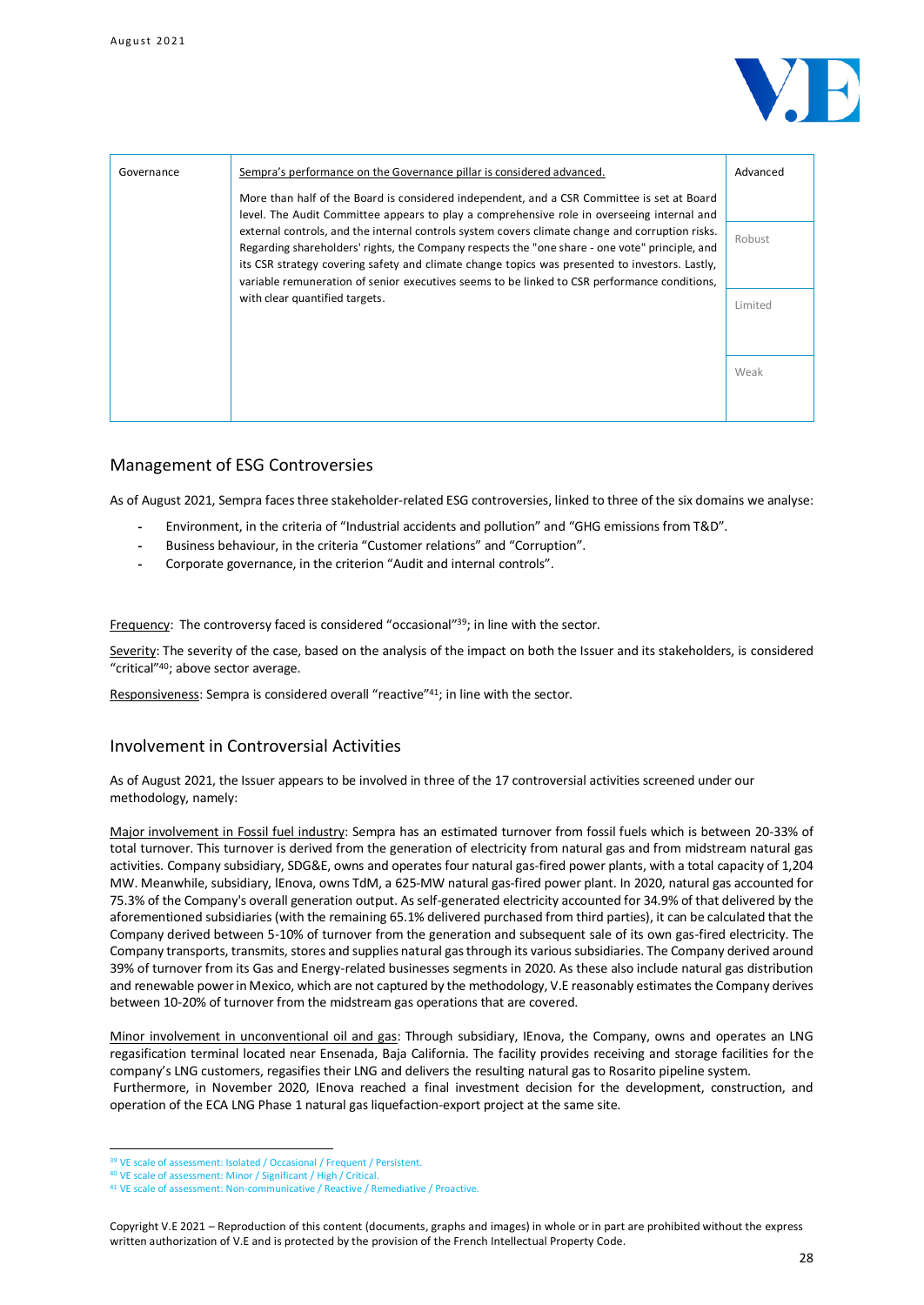

Minor involvement in Nuclear power: Sempra Energy has an estimated turnover from involvement in nuclear power which is less than 5% of total turnover. This turnover is derived from Sempra Energy's subsidiary, SDG&E, which partly owns the 3 unit San Onofre Nuclear Generating Station in California (20% ownership). The plant is in the process of being decommissioned by Edison, the plant's majority owner, although Sempra Energy remains responsible for financing its share of this process. It can safely be assumed that essentially no revenue is being derived from the plant.

The Issuer appears to be not involved in any of the other 14 controversial activities screened under our methodology, namely: Alcohol, Animal welfare, Cannabis, Chemicals of concern, Civilian firearms, Coal, Gambling, Genetic engineering, Human embryonic stem cells, High interest rate lending, Military, Pornography, Reproductive Medicine and Tobacco.

The controversial activities research provides screening of companies to identify involvement in business activities that are subject to philosophical or moral beliefs. The information does not suggest any approval or disapproval on their content from V.E.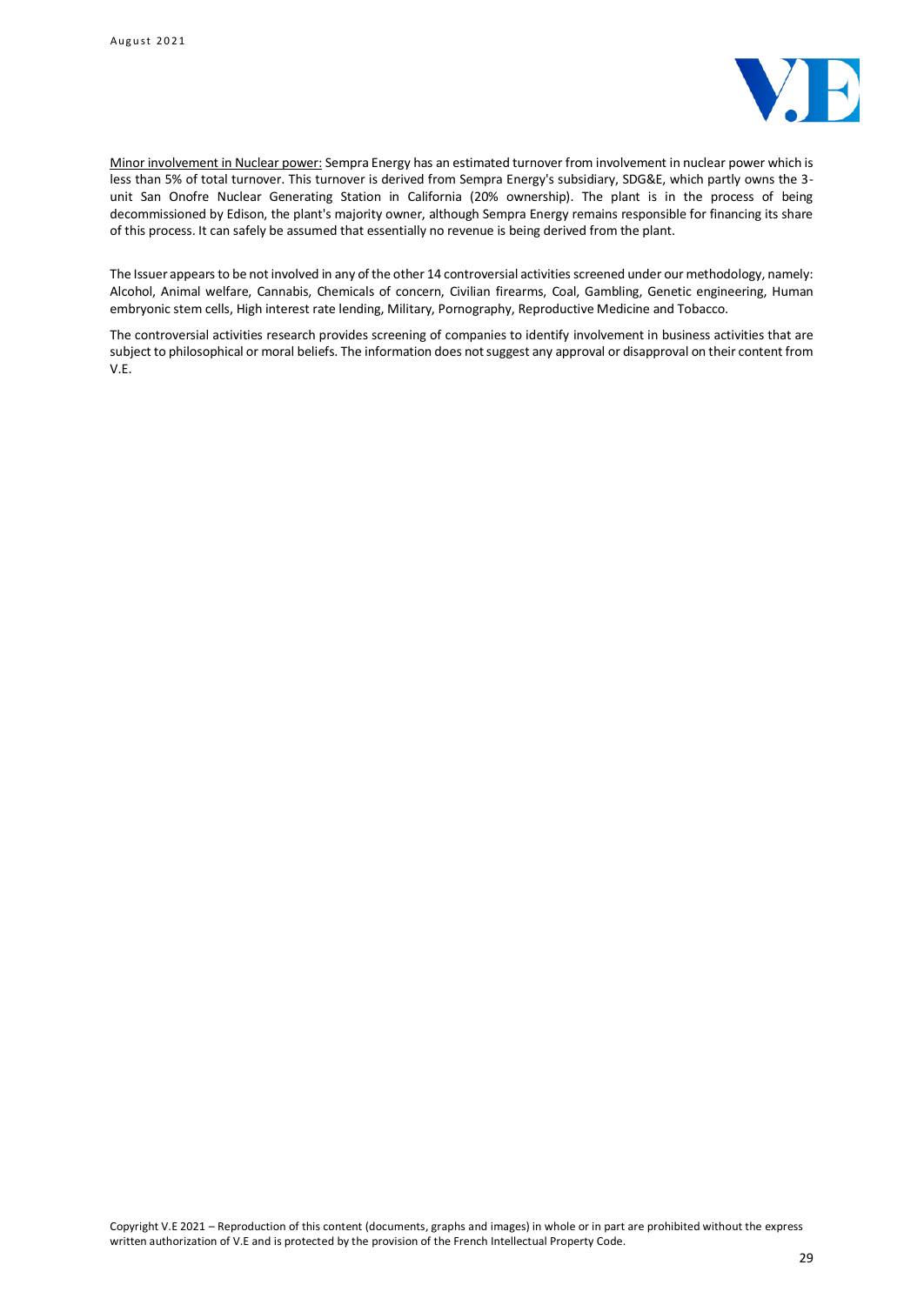

# METHODOLOGY

In V.E's view, Environmental, Social and Governance (ESG) factors are intertwined and complementary. As such they cannot be separated in the assessment of ESG management in any organisation, activity or transaction. In this sense, V.E provides an opinion on the Issuer's ESG performance as an organisation, and on the processes and commitments applicable to the intended issuance.

Our Second Party Opinions (SPOs) are subject to internal quality control at three levels (Analyst, Project Manager and Quality Reviewer). If necessary, this process is complemented by a final review and validation by the Expertise Committee and Supervisor. A right of complaint and recourse is guaranteed to all companies under our review, following three levels: first, the team in contact with the company; then the Executive Director in charge of Methods, Innovation & Quality; and finally, V.E's Scientific Council.

## **COHERENCE**

#### Scale of assessment: not coherent, partially coherent, coherent

This section analyses whether the activity to be financed through the selected instrument is coherent with the Issuer's sustainability priorities and strategy, and whether it responds to the main sustainability issues of the sector where the Issuer operates.

## **ISSUANCE**

#### **Alignment with the Green and/or Social Bond Principles**

#### Scale of assessment: Not aligned, Partially aligned, Aligned, Best Practices

*The Framework has been evaluated by V.E according to the ICMA's Green Bond Principles - June 2021 ("GBP"), the Social Bond Principles - June 2021 ("SBP"), and LMA/APLMA/LSTA's Green Loan Principles - February 2021 ("GLP"), and on our methodology based on international standards and sector guidelines applicable in terms of ESG management and assessment.*

#### Use of proceeds

The definition of the Eligible Projects and their sustainable objectives and benefits are a core element of Green/Social/Sustainable Bonds and Loans standards. V.E evaluates the clarity of the definition of the Eligible Categories, as well as the definition and the relevance of the primary sustainability objectives. We evaluate the descriptions of the expected benefits in terms of relevance, measurability and quantification. In addition, we map the potential contribution of Eligible Projects to the United Nations Sustainable Development Goals' targets.

#### Process for evaluation and selection

The evaluation and selection process is assessed by V.E on its transparency, governance and relevance. The eligibility criteria are assessed on their clarity, relevance and coverage vs. the intended objectives of the Eligible Projects.

#### Management of proceeds

The process and rules for the management and the allocation of proceeds are assessed by V.E on their transparency, traceability and verification.

#### Reporting

The monitoring and reporting process and commitments defined by the Issuer are assessed by V.E on their transparency, exhaustiveness and relevance, covering the reporting of both proceeds' allocation and sustainable benefits (output, impact indicators).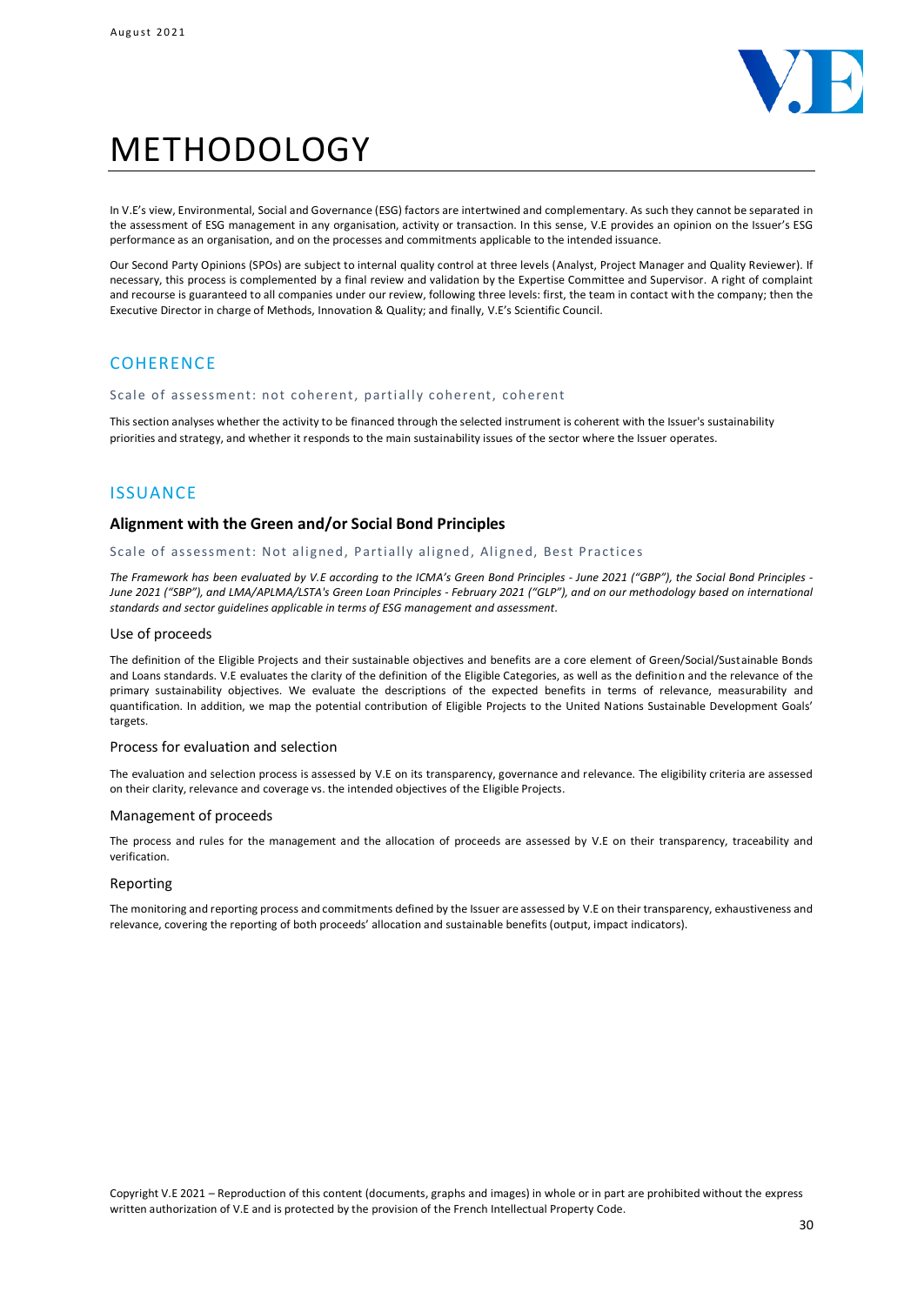

### **Contribution to sustainability**

#### Scale of assessment: Weak, Limited, Robust, Advanced

V.E's assessment of activities' contribution to sustainability encompasses both the evaluation of their expected positive impacts on environmental and/or social objectives, as well the management of the associated potential negative impacts and externalities.

Expected positive impact of the activities on environmental and/or social objectives

The expected positive impact of activities on environmental and/or social objectives to be financed by the Issuer or Borrower is assessed on the basis of:

i) the relevance of the activity to respond to an important environmental objective for the sector of the activity; or to respond to an important social need at country level;<sup>42</sup>

ii) the scope of the impact: the extent to which the expected impacts are reaching relevant stakeholders (i.e. the issuer, its value chain, local and global stakeholders); or targeting those populations most in need;

iii) the magnitude and durability of the potential impact of the proposed activity on the environmental and/or social objec tives (capacity to not just reduce, but to prevent/avoid negative impact; or to provide a structural/long-term improvement);

iv) only for environmental objectives, the extent to which the activity is adopting the best available option.

#### ESG risk management for eligible activities

The identification and management of the potential ESG risks associated with the eligible projects/activities are analysed on the basis of V.E's ESG assessment methodology, international standards and sector guidelines applicable in terms of ESG management and assessment.

### ISSUER

### **Issuer's ESG performance**

#### Scale of assessment of ESG performance: Weak, Limited, Robust, Advanced

*NB: The Issuer's level of ESG performance (i.e. commitments, processes, results of the Issuer related to ESG issues), has been assessed through a complete process of rating and benchmarking developed by V.E.* 

The Issuers ESG performance has been assessed by V.E on the basis of its:

- Leadership: relevance of the commitments (content, visibility and ownership).
- Implementation: coherence of the implementation (process, means, control/reporting).
- Results: indicators, stakeholders' feedbacks and controversies.

#### **Management of stakeholder-related ESG controversies**

V.E defines a controversy as public information or contradictory opinions from reliable<sup>43</sup> sources that incriminate or make allegations against an issuer regarding how it handles ESG issues as defined in V.E ESG framework. Each controversy may relate to several facts or events, to their conflicting interpretations, legal procedures or non-proven claims.

V.E reviewed information provided by the Issuer, press content providers and stakeholders (partnership with Factiva Dow Jones: access to the content of 28,500 publications worldwide from reference financial newspapers to sector-focused magazines, local publications or Non-Government Organizations). Information gathered from these sources is considered as long as it is public, documented and traceable.

V.E provides an opinion on companies' controversies risks mitigation based on the analysis of 3 factors:

- Frequency: reflects for each ESG challenge the number of controversies that the Issuer has faced. At corporate level, this factor reflects on the overall number of controversies that the Issuer has faced and the scope of ESG issues impacted (scale: Isolated, Occasional, Frequent, Persistent).
- Severity: the more a controversy is related to stakeholders' fundamental interests, proves actual corporate responsibility in its occurrence, and have caused adverse impacts for stakeholders and the company, the higher its severity is. Severity assigned at the corporate level will reflect the highest severity of all cases faced by the company (scale: Minor, Significant, High, Critical).

<sup>&</sup>lt;sup>42</sup> The importance of a specific social need at country level is assessed on the basis of the country performance on the priority SDG that the project is targeting using data from Sachs, J., Schmidt-Traub, G., Kroll, C., Lafortune, G., Fuller, G., Woelm, F. 2020. The Sustainable Development Goals and COVID-19. Sustainable Development Report 2020. Cambridge: Cambridge University Press.

<sup>43 &#</sup>x27;Reliable' means that there are sufficient details to substantiate claims made, with due attention paid to the political dimension of news and the danger of misinformation. V.E draws on investigative journalism, the business press, NGO and trade union reports which focus on corporate behavior relating to ESG issues. It is neither possible nor advisable to create a prescriptive fixed list of sources as new, valid sources arise all the time and it is necessary to investigate these as and when they are retrieved in order to comprehensively cover evolving issues and media.

Copyright V.E 2021 – Reproduction of this content (documents, graphs and images) in whole or in part are prohibited without the express written authorization of V.E and is protected by the provision of the French Intellectual Property Code.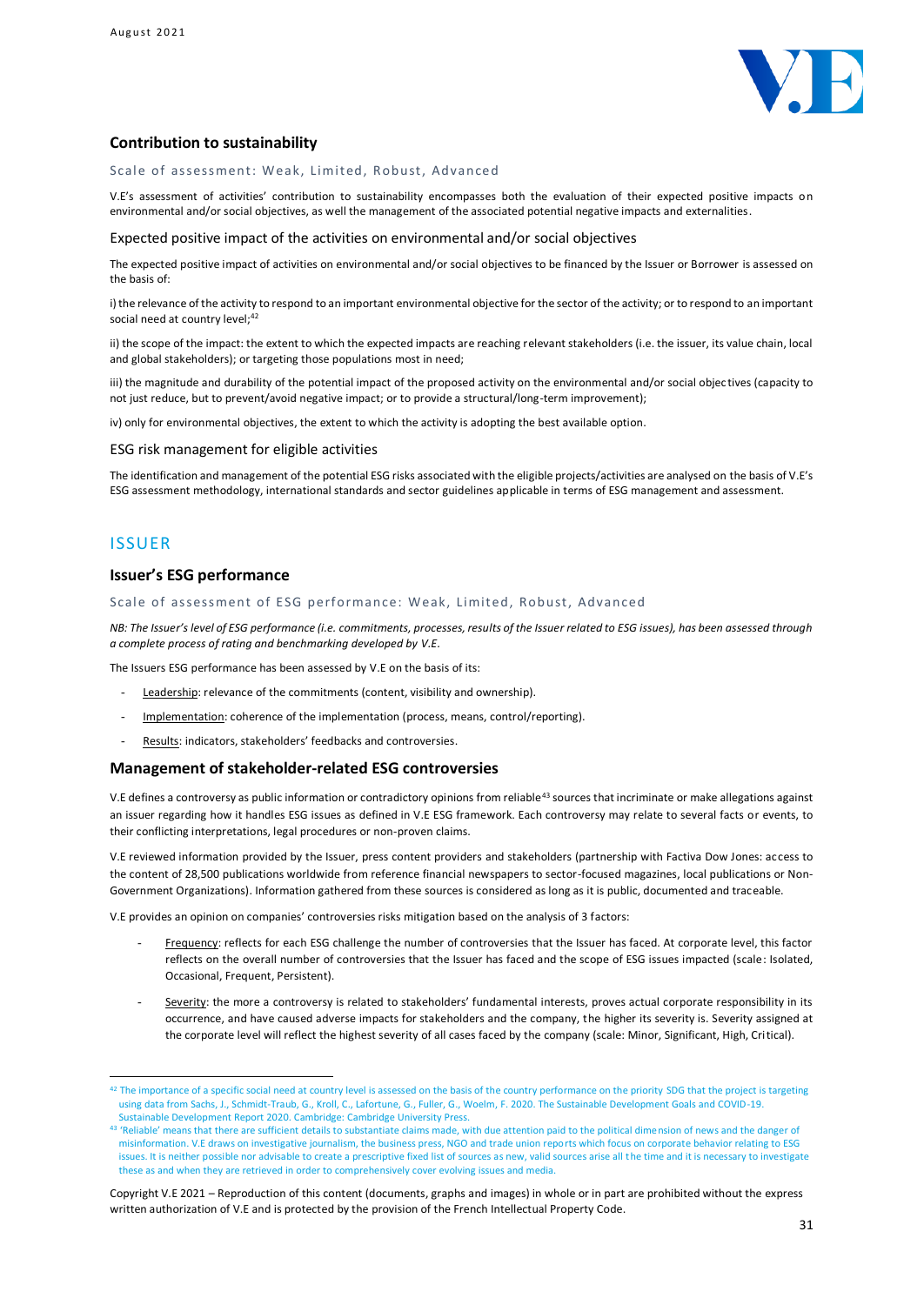

- Responsiveness: ability demonstrated by an Issuer to dialogue with its stakeholders in a risk management perspective and based on explanatory, preventative, remediating or corrective measures. At corporate level, this factor will reflect the overall responsiveness of the company for all cases faced (scale: Proactive, Remediate, Reactive, Non- Communicative).

The impact of a controversy on a company's reputation reduces with time, depending on the severity of the event and the compa ny's responsiveness to this event. Conventionally, V.E's controversy database covers any controversy with Minor or Significant severity during 24 months after the last event registered and during 48 months for High and Critical controversies.

#### **Involvement in controversial activities**

17 controversial activities have been analysed following 30 parameters to screen the company's involvement in any of them. The company's level of involvement (Major, Minor, No) in a controversial activity is based on:

- An estimation of the revenues derived from controversial products or services.
- The specific nature of the controversial products or services provided by the company.

#### **V.E'S ASSESSMENT SCALES**

Scale of assessment of Issuer's ESG performance or strategy and financial instrument's Contribution to sustainability

| Advanced | Advanced commitment; strong evidence of<br>command over the issues dedicated to achieving the<br>sustainability objective. An advanced expected<br>impact combined with an advanced to robust level of<br>E&S risk management & using innovative methods to<br>anticipate new risks.                                                                                                                                                                                            | <b>Best Prac</b> |
|----------|---------------------------------------------------------------------------------------------------------------------------------------------------------------------------------------------------------------------------------------------------------------------------------------------------------------------------------------------------------------------------------------------------------------------------------------------------------------------------------|------------------|
| Robust   | Convincing commitment; significant and consistent<br>evidence of command over the issues. A robust<br>expected impact combined with an advance to<br>robust level of assurance of E&S risk management or<br>an advanced expected impact combined with a<br>limited level of assurance of E&S risk management.                                                                                                                                                                   | Aligned          |
| Limited  | Commitment to the objective of sustainability has<br>been initiated or partially achieved; fragmentary<br>evidence of command over the issues. A limited<br>expected impact combined with an advanced to<br>limited level of assurance of E&S risk management;<br>or a robust expected impact combined with a limited<br>to weak level of assurance of E&S risk management;<br>or an advance expected impact combined with a<br>weak level of assurance of E&S risk management. | Partially        |
| Weak     | Commitment to social/environmental responsibility<br>is non-tangible; no evidence of command over the<br>issues. A weak expected impact combined with an<br>advanced to weak level of assurance of E&S risk<br>management or a limited expected impact with a<br>weak level of assurance of E&S risk management.                                                                                                                                                                | Not Align        |
|          |                                                                                                                                                                                                                                                                                                                                                                                                                                                                                 |                  |

| Scale of assessment of financial instrument's alignment with Green and/or<br>Social Bond and Loan Principles |                                                                                                                                                                                                                                 |  |  |
|--------------------------------------------------------------------------------------------------------------|---------------------------------------------------------------------------------------------------------------------------------------------------------------------------------------------------------------------------------|--|--|
| <b>Best Practices</b>                                                                                        | The Instrument's practices go beyond the core<br>practices of the ICMA's Green and/or Social Bond<br>Principles and/or of the Loan Market Association's<br>Green Loan Principles by adopting recommended and<br>best practices. |  |  |
| Aligned                                                                                                      | The Instrument has adopted all the core practices of<br>the ICMA's Green and/or Social Bond Principles and/or<br>of the Loan Market Association's Green Loan<br>Principles.                                                     |  |  |
| Partially Aligned                                                                                            | The Instrument has adopted a majority of the core<br>practices of the ICMA's Green and/or Social Bond<br>Principles and/or of the Loan Market Association's<br>Green Loan Principles, but not all of them.                      |  |  |
| Not Aligned                                                                                                  | The Instrument has adopted only a minority of the<br>core practices of the ICMA's Green and/or Social Bond<br>Principles and/or of the Loan Market Association's<br>Green Loan Principles.                                      |  |  |
|                                                                                                              |                                                                                                                                                                                                                                 |  |  |

#### Statement on V.E' s independence and conflict-of-interest policy

Transparency on the relation between V.E and the Issuer/Borrower: V.E has not carried out any audit mission or consultancy activity for Sempra. No established relation (financial or commercial) exists between V.E and the Sempra. V.E's conflict of interest policy is covered by its Code of Conduct, which can be found at <http://vigeo-eiris.com/wp-content/uploads/2018/07/Code-of-Conduct-Vigeo-Eiris-EN.pdf>

This opinion aims at providing an independent opinion on the sustainability credentials and management of the Bond/Loan, based on the information which has been made available to V.E. V.E has neither interviewed stakeholders out of the Issuer/Borrower's employees, nor performed an on-site audit nor other test to check the accuracy of the information provided by the Issuer/Borrower. The accuracy, comprehensiveness and trustworthiness of the information collected are a responsibility of the Issuer/Borrower. The Issuer/Borrower is fully responsible for attesting the compliance with its commitments defined in its policies, for their implementation and their monitoring. The opinion delivered by V.E neither focuses on the financial performance of the Bond/Loan, nor on the effective allocation of its proceeds. V.E is not liable for the induced consequences when third parties use this opinion either to make investments decisions or to make any kind of business transaction. Restriction on distribution and use of this opinion: The deliverables remain the property of V.E. The draft version of the Second Party Opinion by V.E is for information purpose only and shall not be disclosed by the client. V.E grants the Issuer/Borrower all rights to use the final version of the Second Party Opinion delivered for external use via any media that the Issuer/Borrower shall determine in a worldwide perimeter. The Issuer/Borrower has the right to communicate to the outside only the Second Party Opinion complete and without any modification, that is to say without making selection, withdrawal or addition, without altering it in any way, either in substance or in the form and shall only be used in the frame of the contemplated concerned bond/loan(s) issuance. The Issuer acknowledges and agrees that V.E reserves the right to publish the final version of the Second Party Opinion on V.E' website and on V.E' internal and external communication supporting documents.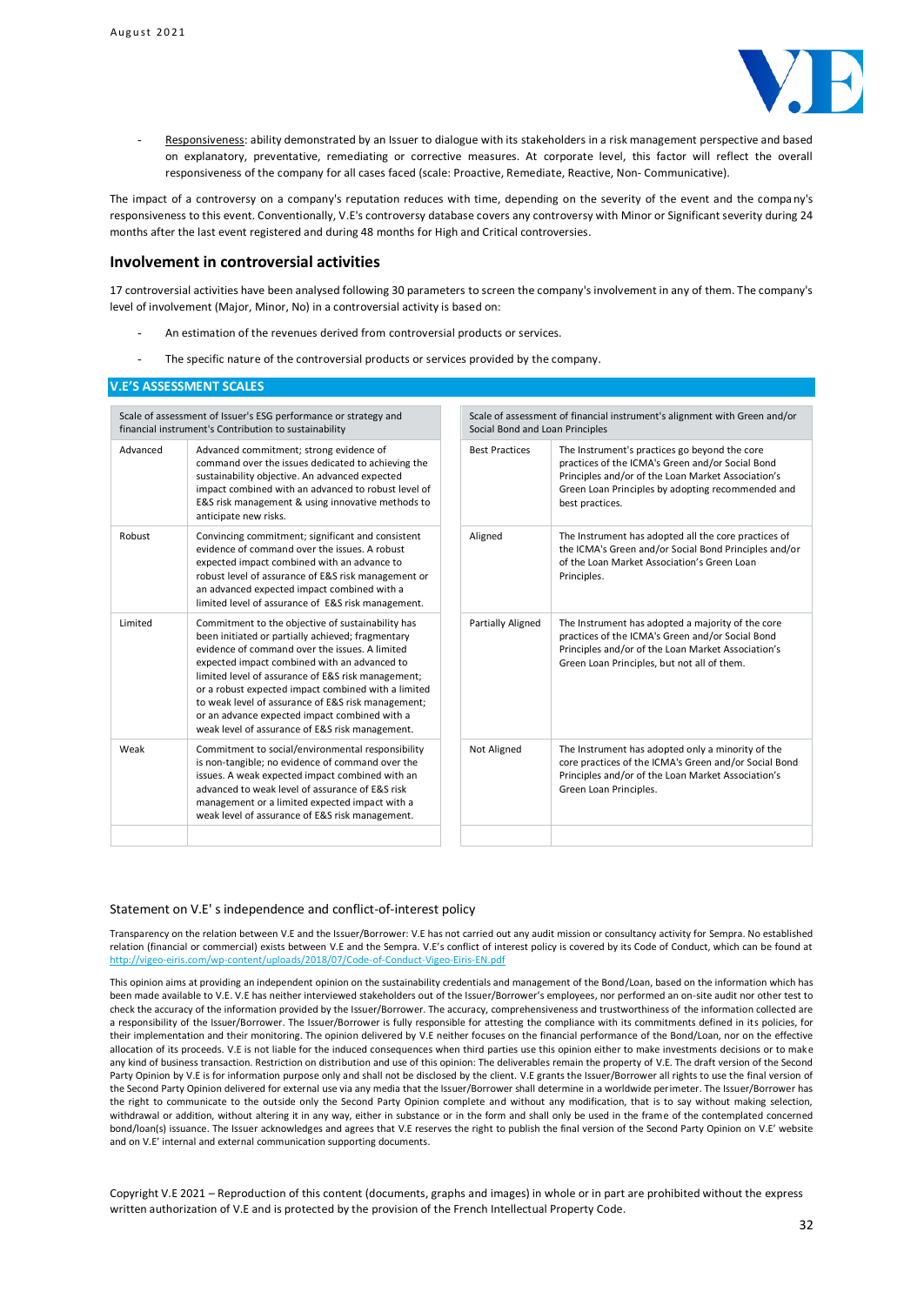August 2021